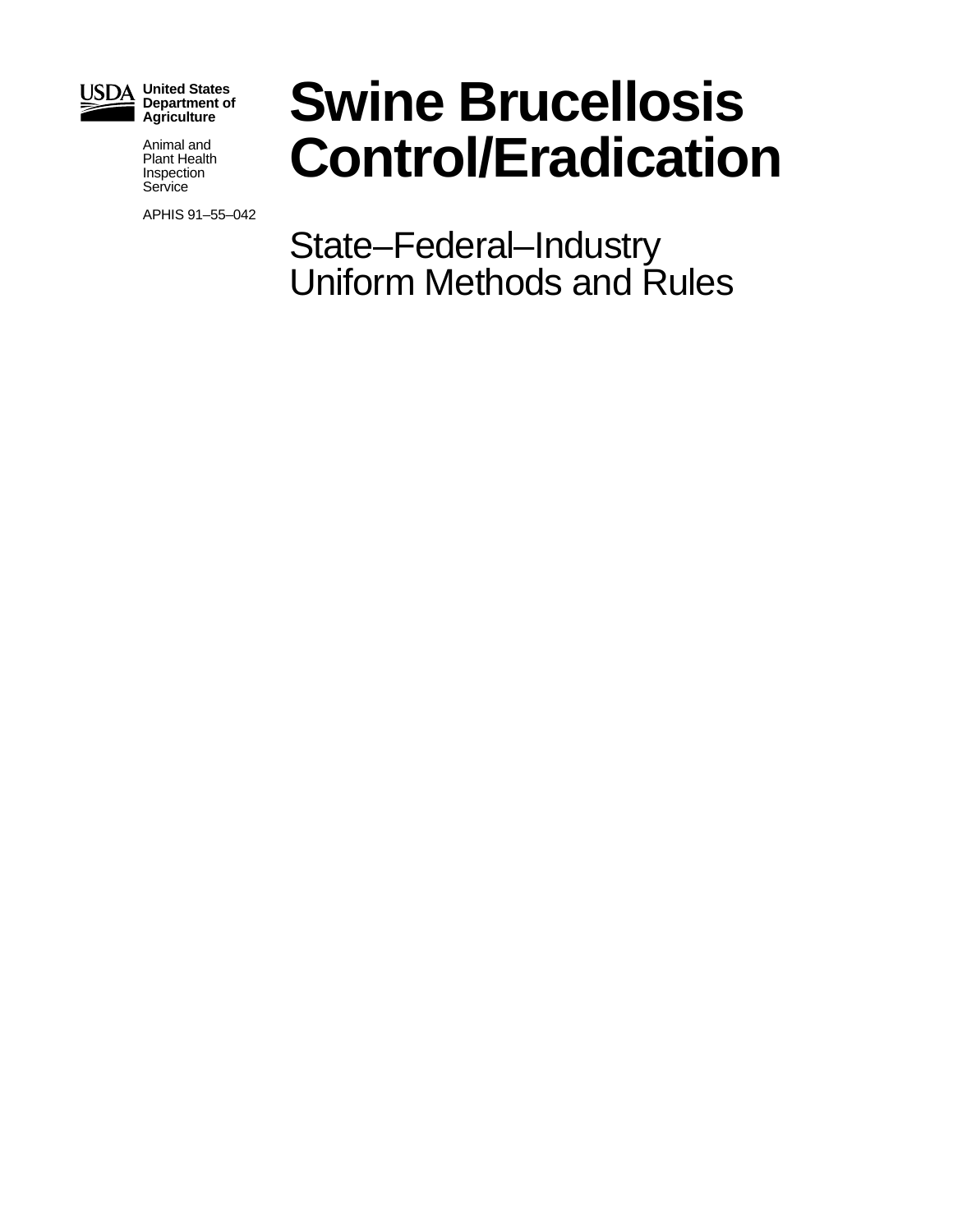The U.S. Department of Agriculture (USDA) prohibits discrimination in all its programs and activities on the basis of race, color, national origin, gender, religion, age, disability, political beliefs, sexual orientation, or marital or family status. (Not all prohibited bases apply to all programs.) Persons with disabilities who require alternative means for communication of program information (Braille, large print, audiotape, etc.) should contact USDA's TARGET Center at (202) 720–2600 (voice and TDD).

To file a complaint of discrimination, write USDA, Director, Office of Civil Rights, Room 326–W, Whitten Building, 14th and Independence Avenue, SW, Washington, DC 20250–9410 or call (202) 720–5964 (voice and TDD). USDA is an equal employment opportunity provider and employer.

#### Issued April 1998

This publication supersedes APHIS 91–55–023, under the same title, issued originally in March 1990 and last revised in February 1995.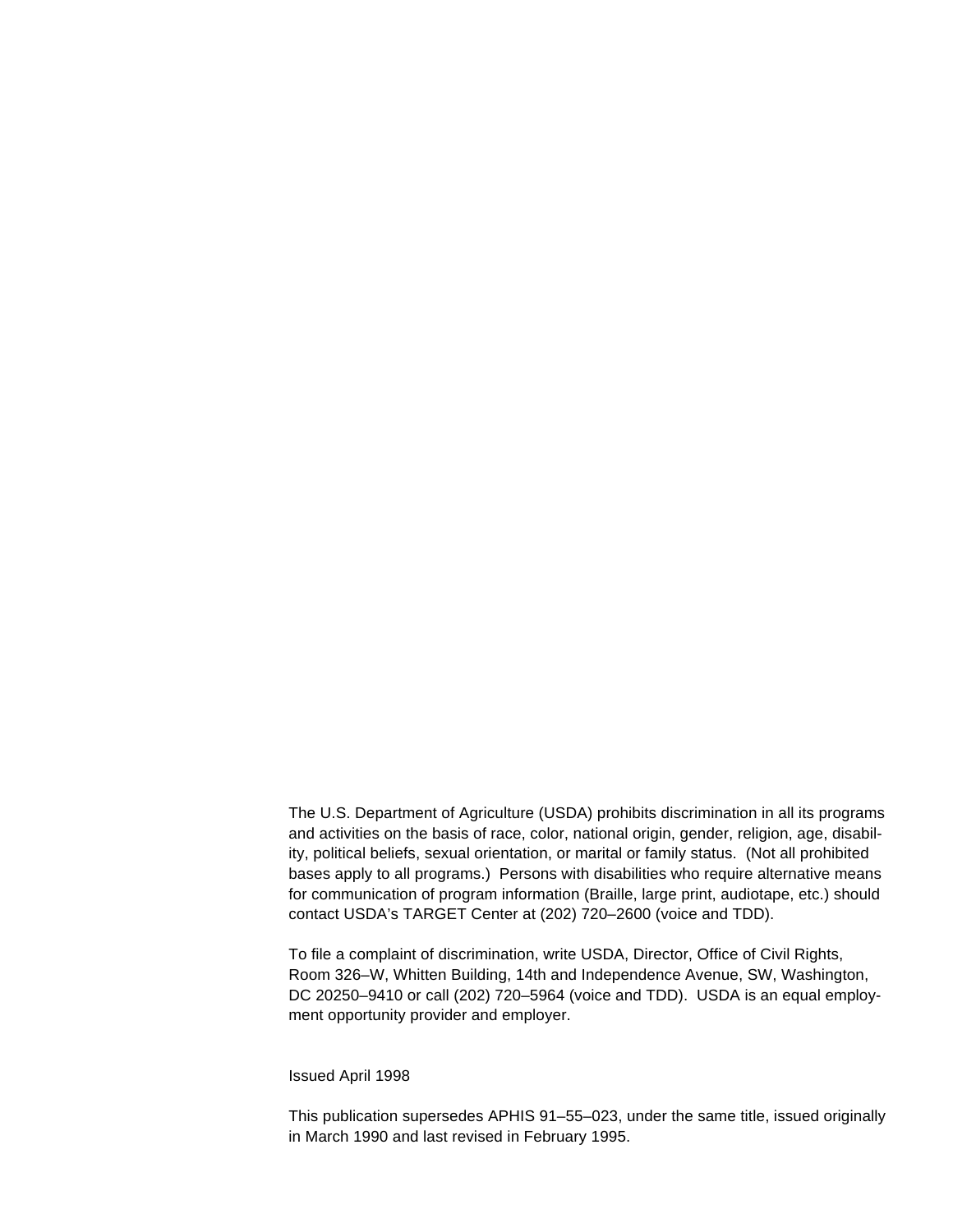## **Contents**

| Part I           |                                                  |
|------------------|--------------------------------------------------|
| Part II          |                                                  |
| Part III         |                                                  |
| <b>Part IV</b>   |                                                  |
| Part V           | Validated Swine Brucellosis-Free Herds 16        |
| <b>Part VI</b>   | Laboratory Procedures and Test Interpretation 18 |
| <b>Part VII</b>  |                                                  |
| <b>Part VIII</b> |                                                  |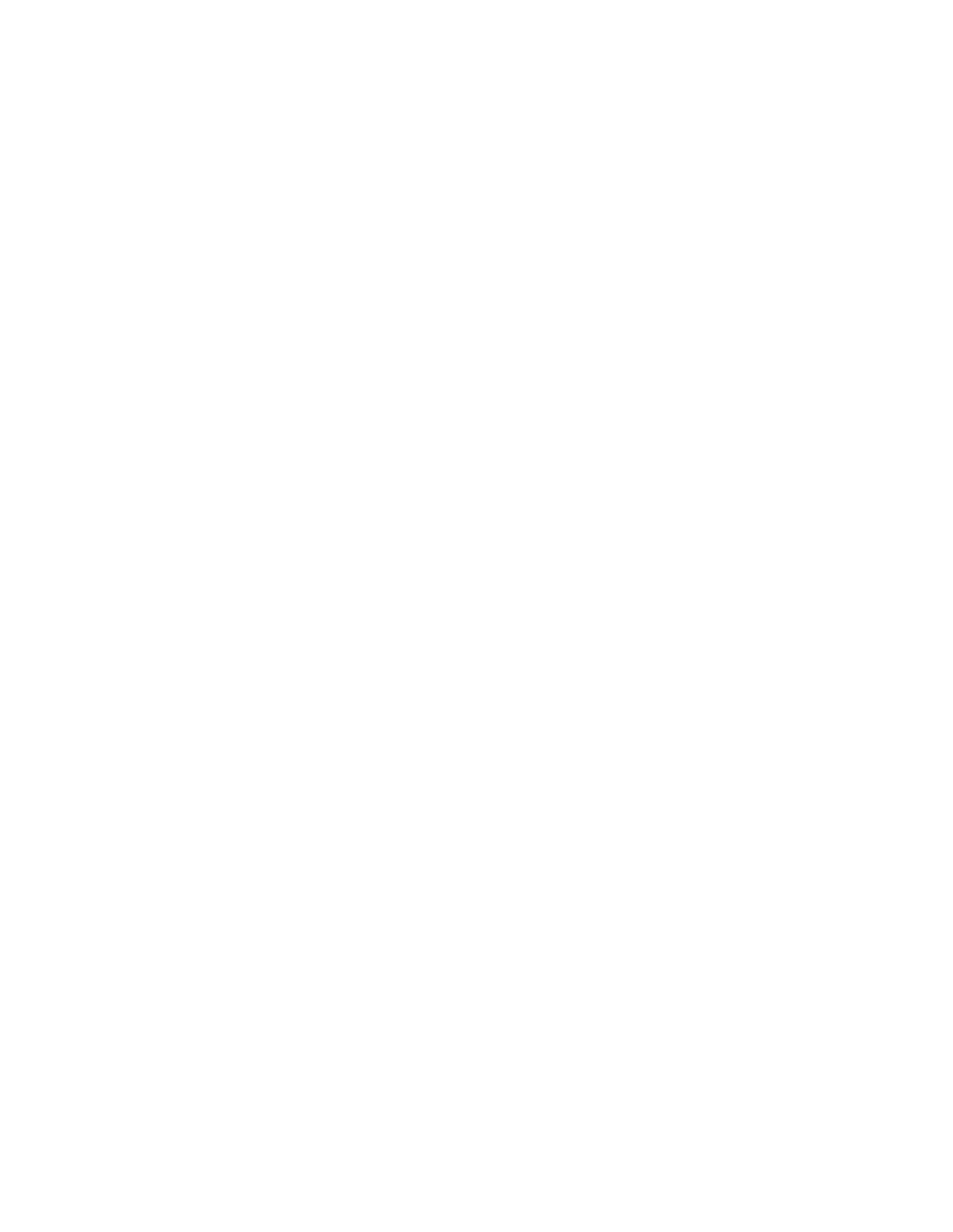## **Introduction**

These Uniform Methods and Rules (UM&R) were adopted for the eradication of swine brucellosis from all domestic swine in the United States. These are minimum methods and rules developed by the Veterinary Services division of the Animal and Plant Health Inspection Service (APHIS), an agency of the U.S. Department of Agriculture (USDA), and endorsed by swine health practitioners at the annual United States Aninmal Health Association meeting in October 1997.

The following list highlights changes adopted in this version of the swine brucellosis UM&R. Numbers in parentheses represent page numbers in this typescript.

**Part I—Definitions.** A definition for breeding swine was added, and the definitions of domestic swine and feral swine were changed. (6)

**Part III—Epidemiology.** At Section H., Surveillance, requirements for Stage I and Stage II States or areas were added. (13)

#### **Part VII—Program Stages—Stage I.**

At Sec. A.1.j., the requirement for first-point testing was added and subsequent subsections were relettered. (21)

At Sec. A.6, the title of the section was expanded, the phrase "feral swine" was changed to read "wild or feral swine," certain specifics were adjusted in subsection c., and the requirement for exposed swine was added in new subsection d. (22)

The minimum uniform methods and rules described in this publication do not preclude the adoption of more stringent methods and rules by any geographic or political subdivision of the United States.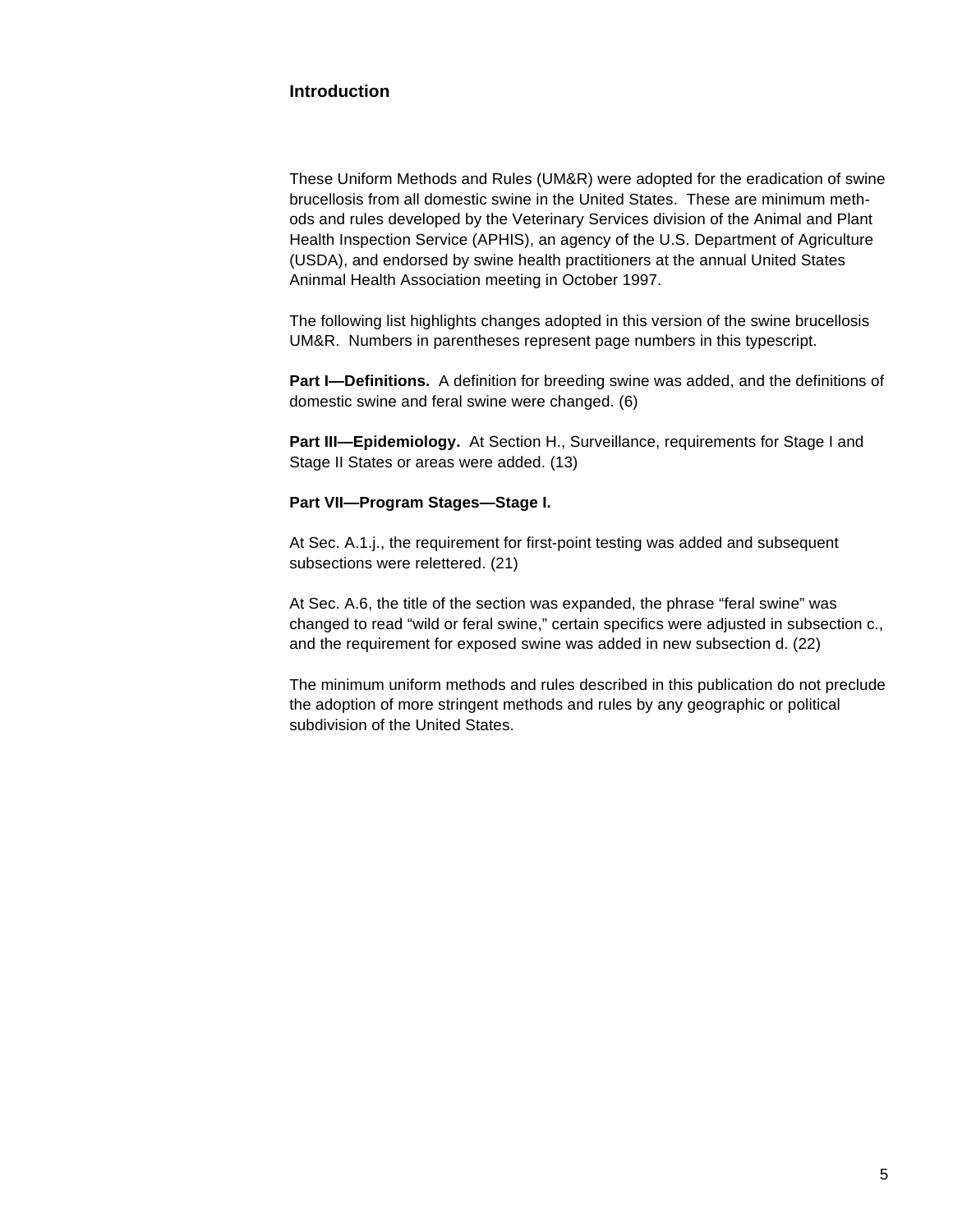# **Part I—Definitions**

| <b>Accredited veterinarian</b>                  | A veterinarian approved by the Deputy Administrator of Veterinary Services (VS),<br>Animal and Plant Health Inspection Service (APHIS), U.S. Department of Agriculture<br>(USDA), to perform functions required by cooperative State-Federal animal disease<br>control and eradication programs.                                                                                                                                 |
|-------------------------------------------------|----------------------------------------------------------------------------------------------------------------------------------------------------------------------------------------------------------------------------------------------------------------------------------------------------------------------------------------------------------------------------------------------------------------------------------|
| <b>Approved all-class</b><br>market             | A market approved by the APHIS Administrator and listed in Title 9 of the Code of<br>Federal Regulations (CFR) at which breeding, feeding, or slaughter swine may be<br>sold in accordance with Federal interstate regulations.                                                                                                                                                                                                  |
| <b>Approved slaughter</b><br>market             | A swine-only market approved by the APHIS Administrator and listed in Title 9 CFR<br>at which interstate shipments of slaughter swine only are permitted in accordance<br>with applicable State and Federal regulations. No swine may be released from an<br>approved slaughter market unless consigned directly to another approved slaughter<br>market, or to a recognized slaughtering establishment for immediate slaughter. |
| Area Veterinarian-in-<br>Charge (AVIC)          | The veterinary official of VS, APHIS, USDA, who is assigned by the Deputy Admin-<br>istrator to supervise and perform official APHIS animal health work.                                                                                                                                                                                                                                                                         |
| <b>Boar</b>                                     | An uncastrated male swine 6 months of age or over that is, or has been, capable of<br>being used for breeding purposes.                                                                                                                                                                                                                                                                                                          |
| <b>Breeding swine</b>                           | Swine that are 6 months of age or older and that are used or intended to be used for<br>breeding.                                                                                                                                                                                                                                                                                                                                |
| <b>Certificate</b>                              | An official document issued for and prior to interstate movement of swine not known<br>to be infected with or exposed to swine brucellosis (SB) by a VS representative, a<br>State representative, or an accredited veterinarian, which states: (1) the number,<br>individual identification, and description of the swine to be moved; (2) that the swine                                                                       |
|                                                 | to be moved are not known to be infected with or exposed to SB; (3) the purpose for<br>which the swine are to be moved; (4) the points of origin and destination; (5) the<br>consignor and consignee; and (6) additional information as required by applicable<br>State and Federal laws and regulations.                                                                                                                        |
| Complete herd test (CHT)                        | An official SB test of all breeding swine 6 months of age and older in a herd. Swine<br>being fed for slaughter that are not in contact with breeding swine may be exempted<br>from CHT requirements.                                                                                                                                                                                                                            |
| <b>Deputy Administrator</b>                     | The Deputy Administrator, VS, APHIS, USDA, or any other VS official to whom<br>authority has been delegated to act in his or her stead.                                                                                                                                                                                                                                                                                          |
| <b>Designated brucellosis</b><br>epidemiologist | An epidemiologist selected by the State animal health official and the AVIC. The<br>regional brucellosis and swine disease epidemiologists and the VS Regional Director<br>should concur in the selection of the designated brucellosis epidemiologist.                                                                                                                                                                          |
| <b>Domestic Swine</b>                           | Swine that are owned, managed, and have never been exposed to wild or feral swine.                                                                                                                                                                                                                                                                                                                                               |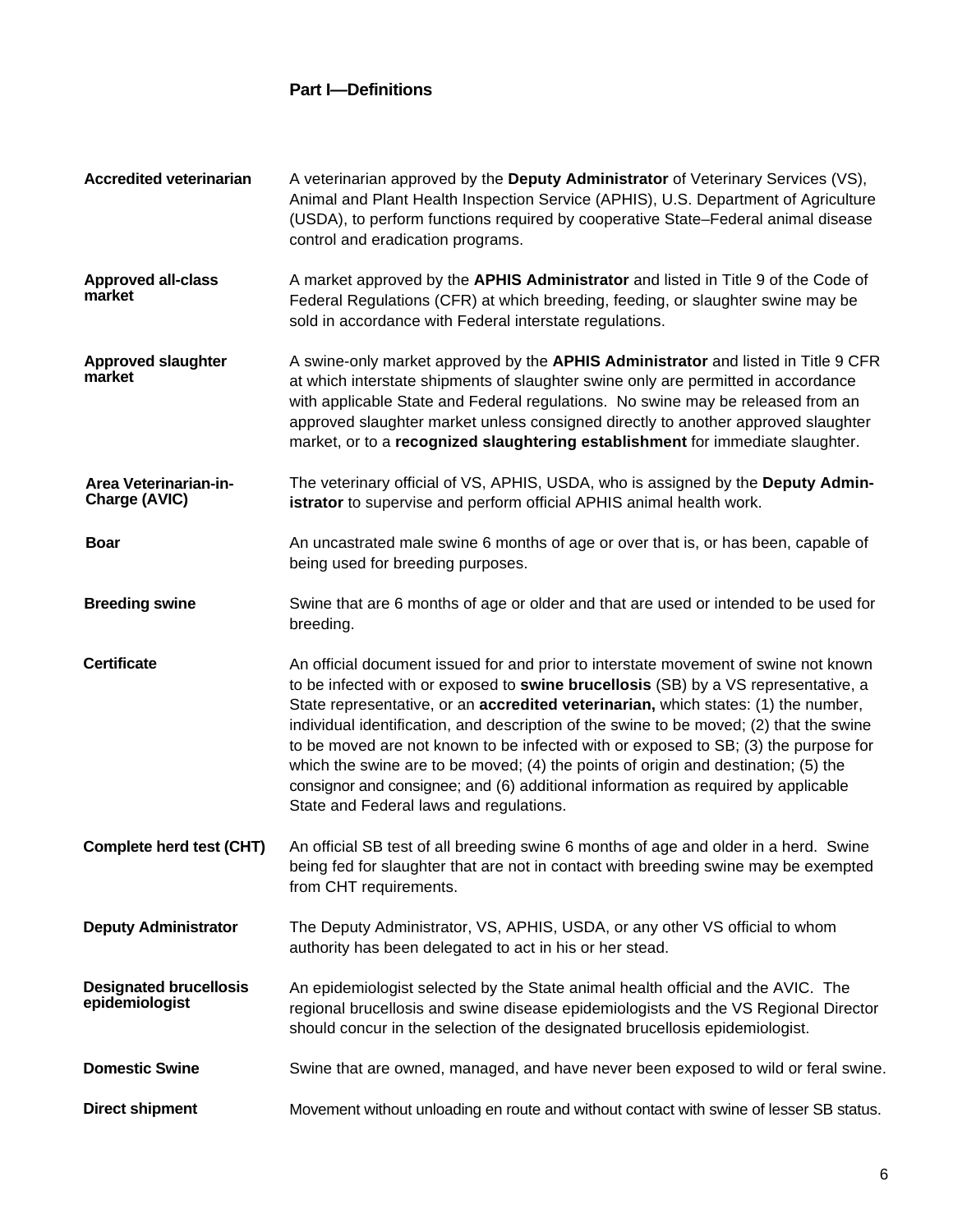| Farm of origin                                      | A farm where the swine were born, or on which they have resided for at least<br>60 consecutive days immediately prior to movement.                                                                                                                        |  |  |
|-----------------------------------------------------|-----------------------------------------------------------------------------------------------------------------------------------------------------------------------------------------------------------------------------------------------------------|--|--|
| Feral or wild swine                                 | Swine that have lived all (wild) or any part (feral) of their lives as free-roaming<br>animals.                                                                                                                                                           |  |  |
| Herd                                                | All swine under common ownership or supervision on a premises or all swine under<br>common ownership or supervision on two or more premises among which swine have<br>been interchanged.                                                                  |  |  |
| Herd of origin                                      | (See Farm of origin.)                                                                                                                                                                                                                                     |  |  |
| Herd plan                                           | A written management and testing agreement designed by the producer and<br>designated brucellosis epidemiologist to control and eradicate SB from an infected<br>herd.                                                                                    |  |  |
| Interstate                                          | From any State into or through any other State.                                                                                                                                                                                                           |  |  |
| <b>Intrastate</b>                                   | Within a State.                                                                                                                                                                                                                                           |  |  |
| Known infected herd                                 | A herd in which one or more swine have been classified an SB reactor and which has<br>been determined by a designated brucellosis epidemiologist to be infected. (See<br>Part VI, Lab Procedures and Test Interpretation.)                                |  |  |
| <b>Monitored negative feral</b><br>swine population | The designated brucellosis epidemiologist may classify feral swine originating<br>from areas that have been geographically defined and under continuous surveillance<br>yielding no evidence of infection as a monitored negative feral swine population. |  |  |
| <b>MST negative</b>                                 | A swine that is negative to one or more official SB presumptive tests. (See Part III,<br>Epidemiology.)                                                                                                                                                   |  |  |
| <b>MST</b> program                                  | The identification of sows and boars to their farm of origin by official identification<br>device and collection of blood samples from these swine at markets or slaughter<br>establishments for official SB testing at a designated laboratory.          |  |  |
| <b>MST</b> reactor                                  | A swine that is positive to an SB confirmatory test or positive to the card test alone<br>and not subjected to a confirmatory test.                                                                                                                       |  |  |
| <b>MST suspect</b>                                  | A swine that is positive to a presumptive test but is negative to a confirmatory test.<br>(See Part III, Epidemiology.)                                                                                                                                   |  |  |
| <b>Official backtag</b>                             | A VS-approved paper or plastic tag applied to the head or poll region of slaughter<br>sows and boars that provides farm of origin identification of blood samples collected<br>at markets and slaughter establishments.                                   |  |  |
| identification eartag                               | Official slaughter sow/boar A VS-approved identification eartag for the identification of sows and boars in<br>slaughter channels.                                                                                                                        |  |  |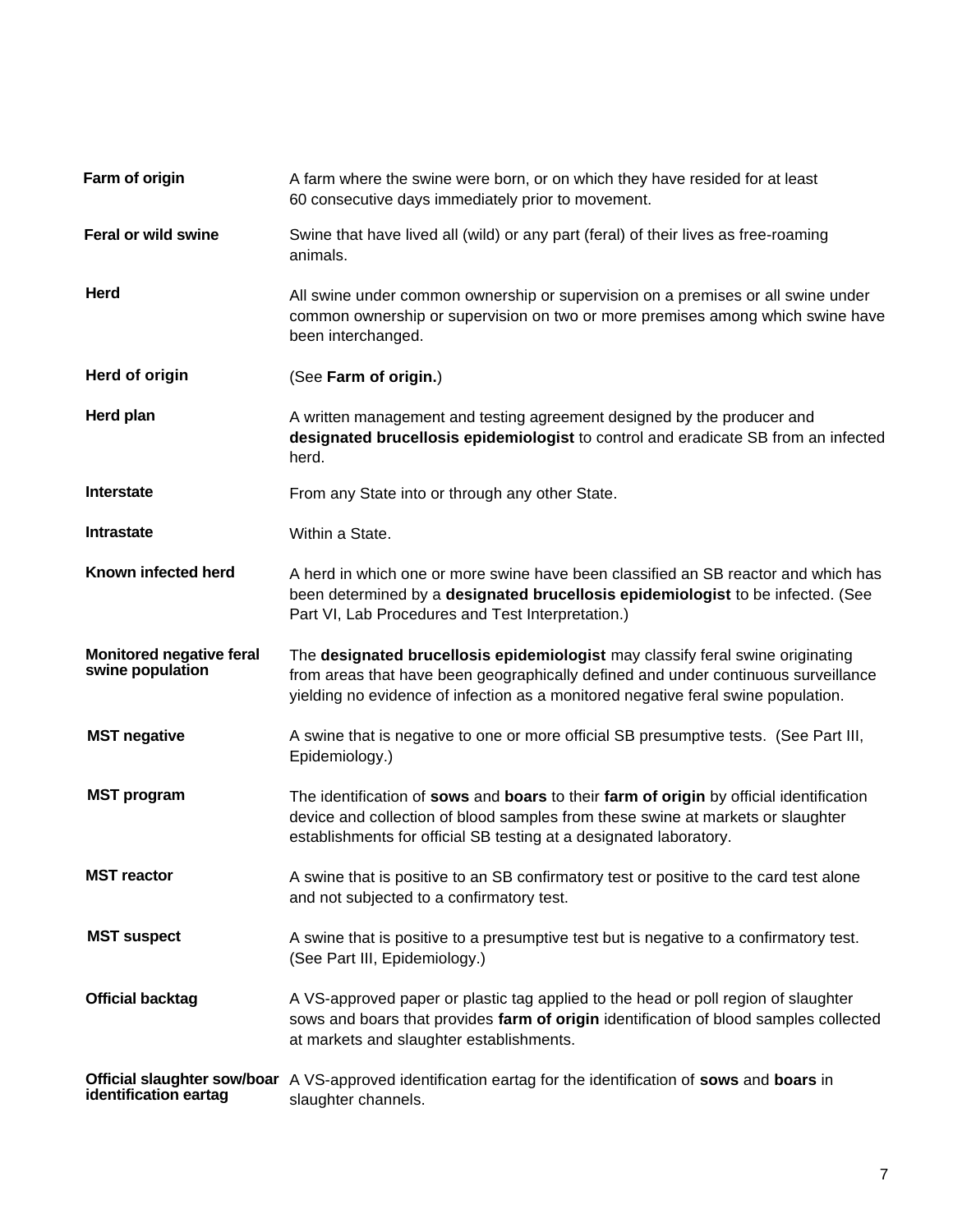| <b>Official swine brucellosis</b><br>test                                  | Any serologic test approved by the Deputy Administrator for diagnosis of brucellosis<br>in swine.                                                                                                                                                                                                                                                                                                                                                                                                                                             |  |
|----------------------------------------------------------------------------|-----------------------------------------------------------------------------------------------------------------------------------------------------------------------------------------------------------------------------------------------------------------------------------------------------------------------------------------------------------------------------------------------------------------------------------------------------------------------------------------------------------------------------------------------|--|
| Permit                                                                     | An official document required to accompany all intrastate and interstate shipments of<br>SB-infected or -exposed swine. It may be issued by a VS representative, State<br>representative, or an accredited veterinarian and states: (1) the number of swine and<br>individual identification of swine to be moved, (2) the purpose for which the swine are to<br>be moved, (3) the points of origin and destination, (4) the consignor and consignee, and<br>(5) additional information required by applicable State and Federal regulations. |  |
| <b>Qualified Pseudorabies-</b><br><b>Negative (QN) herd</b>                | For definition, refer to Pseudorabies Eradication-State-Federal-Industry Program<br>Standards, Effective January 1, 1995, (USDA-APHIS publication APHIS-91-55-<br>022), Part IV-Participation in Herd Plans and Release of Quarantines, Subpart I-<br>The Qualified Pseudorabies-Negative (QN) Herd.                                                                                                                                                                                                                                          |  |
| <b>Qualified-Negative Gene-</b><br><b>Altered Vaccinated (QNV)</b><br>herd | For definition, refer to Pseudorabies Eradication-State-Federal-Industry Program<br>Standards, Effective January 1, 1995, (USDA-APHIS publication APHIS-91-55-<br>022), Part IV-Participation in Herd Plans and Release of Quarantines, Subpart II-<br>The Qualified-Negative Gene-Altered, Vaccinated (QNV) Herd.                                                                                                                                                                                                                            |  |
| <b>Quarantined herd</b>                                                    | A herd in which SB-infected or -exposed swine are bred, reared, or fed under the<br>supervision and control of the State animal health official and from which swine<br>must be moved under permit directly to a recognized slaughtering establishment<br>or directly through no more than one slaughter market and then directly to a recog-<br>nized slaughtering establishment.                                                                                                                                                            |  |
| <b>Recognized slaughtering</b><br>establishment                            | A slaughtering establishment operated under the provisions of the Federal Meat<br>Inspection Act (21 U.S.C. 601 et seq.) or a State-inspected slaughtering establish-<br>ment that meets the minimal requirements of Title 9 CFR.                                                                                                                                                                                                                                                                                                             |  |
| Sow                                                                        | A female swine that is parturient or postparturient.                                                                                                                                                                                                                                                                                                                                                                                                                                                                                          |  |
| <b>State</b>                                                               | Any State or Territory of the United States, including the District of Columbia, Puerto<br>Rico, the U.S. Virgin Islands, Guam, and the Northern Mariana Islands.                                                                                                                                                                                                                                                                                                                                                                             |  |
| State animal health official                                               | The State official who is responsible for the livestock and poultry disease control and<br>eradication programs in a State.                                                                                                                                                                                                                                                                                                                                                                                                                   |  |
| <b>Swine brucellosis (SB)</b>                                              | The contagious, infectious, and communicable disease of swine caused by Brucella<br>suis (B. suis) biovars 1 or 3.                                                                                                                                                                                                                                                                                                                                                                                                                            |  |
| <b>Swine brucellosis-</b><br>exposed                                       | Swine that are not known to be SB infected but are part of a known SB-infected herd<br>or that have been in contact with reactor or feral swine.                                                                                                                                                                                                                                                                                                                                                                                              |  |
| Swine not known to be<br>infected with or exposed<br>to swine brucellosis  | All swine except those that are part of a <b>known infected herd</b> or are known to have<br>been exposed to brucellosis-infected swine and/or feral swine.                                                                                                                                                                                                                                                                                                                                                                                   |  |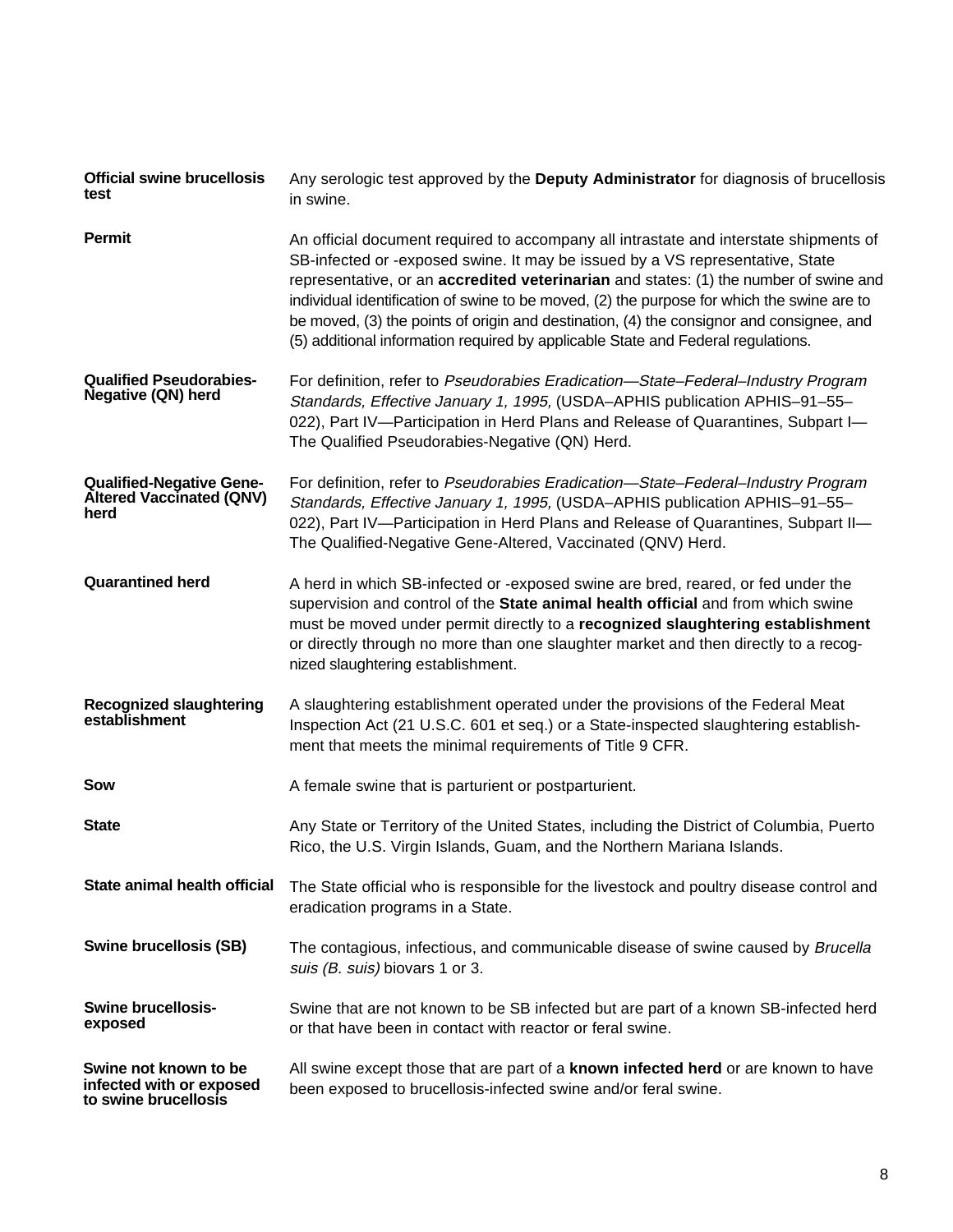| Validated swine brucello-<br>sis-free herd   | Any swine herd not known to be infected with SB that is located in an SB-free State or<br>a swine herd in a nonvalidated SB-free State which meets the specific provisions of a<br>validated SB-free herd. (See Part V, Validated Swine Brucellosis-Free Herds.) |
|----------------------------------------------|------------------------------------------------------------------------------------------------------------------------------------------------------------------------------------------------------------------------------------------------------------------|
| <b>Veterinary Services (VS)</b>              | The Veterinary Services branch of the U.S. Department of Agriculture's (USDA)<br>Animal and Plant Health Inspection Service (APHIS).                                                                                                                             |
| <b>Veterinary Services</b><br>representative | A person employed by VS, APHIS, USDA, who is authorized to perform official<br>SB eradication activities.                                                                                                                                                        |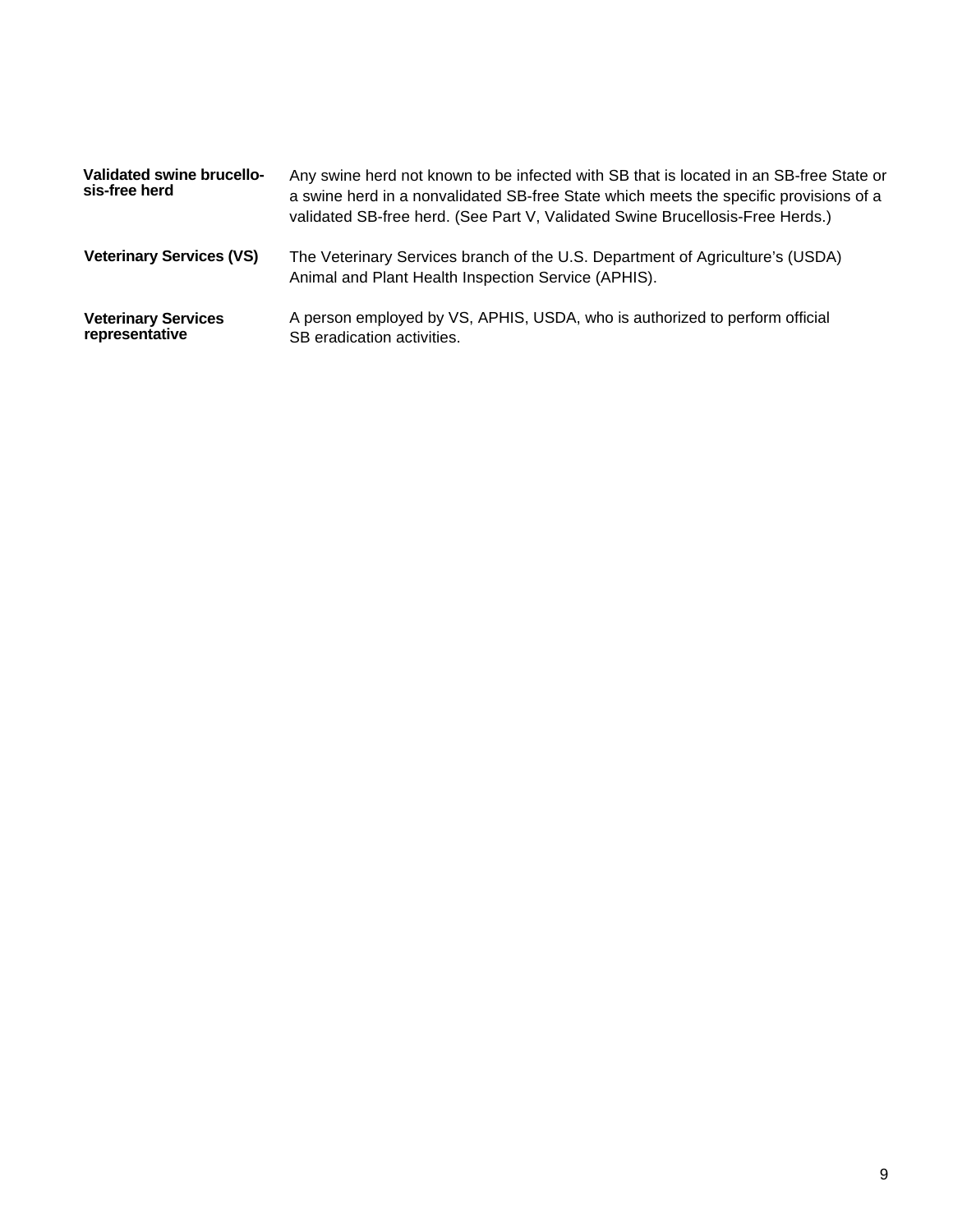# **Part II—Administrative Procedures**

| A. Supervision of the<br><b>Cooperative State-</b><br><b>Federal Swine</b><br><b>Brucellosis Eradication</b><br>Program | The Cooperative State-Federal Swine Brucellosis Eradication Program must be<br>supervised by full-time animal health veterinarians employed by the State or Federal<br>Government.                                                                                                                                                                                                                                                                                                                                                                                                                                                                                                                                                                                                                                                                                                                                                                                                                                                                              |  |  |  |
|-------------------------------------------------------------------------------------------------------------------------|-----------------------------------------------------------------------------------------------------------------------------------------------------------------------------------------------------------------------------------------------------------------------------------------------------------------------------------------------------------------------------------------------------------------------------------------------------------------------------------------------------------------------------------------------------------------------------------------------------------------------------------------------------------------------------------------------------------------------------------------------------------------------------------------------------------------------------------------------------------------------------------------------------------------------------------------------------------------------------------------------------------------------------------------------------------------|--|--|--|
| <b>Entering premises</b><br>В.                                                                                          | State and Federal representatives participating in the National Swine Brucellosis<br>Eradication Program must be authorized by the State to enter premises to carry out<br>program procedures. While on such premises, these representatives must use<br>commonly accepted sanitary procedures to minimize the risk of physically transmitting<br>diseases among groups of swine on the farm being investigated, as well as to other<br>premises.                                                                                                                                                                                                                                                                                                                                                                                                                                                                                                                                                                                                               |  |  |  |
| C. Providing services<br>to livestock owners                                                                            | Owners are responsible for handling their animals. Program administrators may<br>contract with accredited veterinarians, paraprofessionals, other State and Federal<br>agencies, or with the management of privately owned firms as needed, to assist State<br>and Federal representatives in collecting blood or tissue samples, identifying animals,<br>and performing other Program activities.                                                                                                                                                                                                                                                                                                                                                                                                                                                                                                                                                                                                                                                              |  |  |  |
| D. Notifying the<br>community of swine<br>brucellosis-infected<br>herds                                                 | State or Federal program officials shall notify swine owners within a 1.5-mile (2.4-km)<br>radius of the infected herd within 15 days after a swine herd has been quarantined for<br>SB. When the herd quarantine is released, the same herd owners shall be notified<br>within 30 days by an informational letter.                                                                                                                                                                                                                                                                                                                                                                                                                                                                                                                                                                                                                                                                                                                                             |  |  |  |
| E. Dealers-Registra-<br>tion and recordkeeping                                                                          | The following dealers (individuals or other legal entities) of swine<br>should be registered or licensed with the appropriate State agency:<br>Dealers who purchase, trade, or sell swine;<br>$\bullet$<br>Dealers who act as commission representatives or brokers;<br>٠<br>Dealers who operate and conduct an auction where swine are sold.<br>٠<br>Registered or licensed dealers must maintain records required by the<br>licensing agency to make it possible for State authorities to trace swine to<br>their herds of origin and destination.<br>1. Registering dealers-After giving due notice and opportunity for a hearing to the<br>dealer involved, the State agency must have the authority to deny an application<br>for registration or to suspend or cancel the registration when the agency is<br>satisfied of either or both of the following:<br>a. There is adequate evidence to establish that the dealer had intent to violate or<br>circumvent the recordkeeping requirements of this section and/or other animal<br>health regulations; |  |  |  |
|                                                                                                                         | b. The dealer has repeatedly demonstrated failure to keep records adequate to<br>permit tracing his or her swine sales and purchases.                                                                                                                                                                                                                                                                                                                                                                                                                                                                                                                                                                                                                                                                                                                                                                                                                                                                                                                           |  |  |  |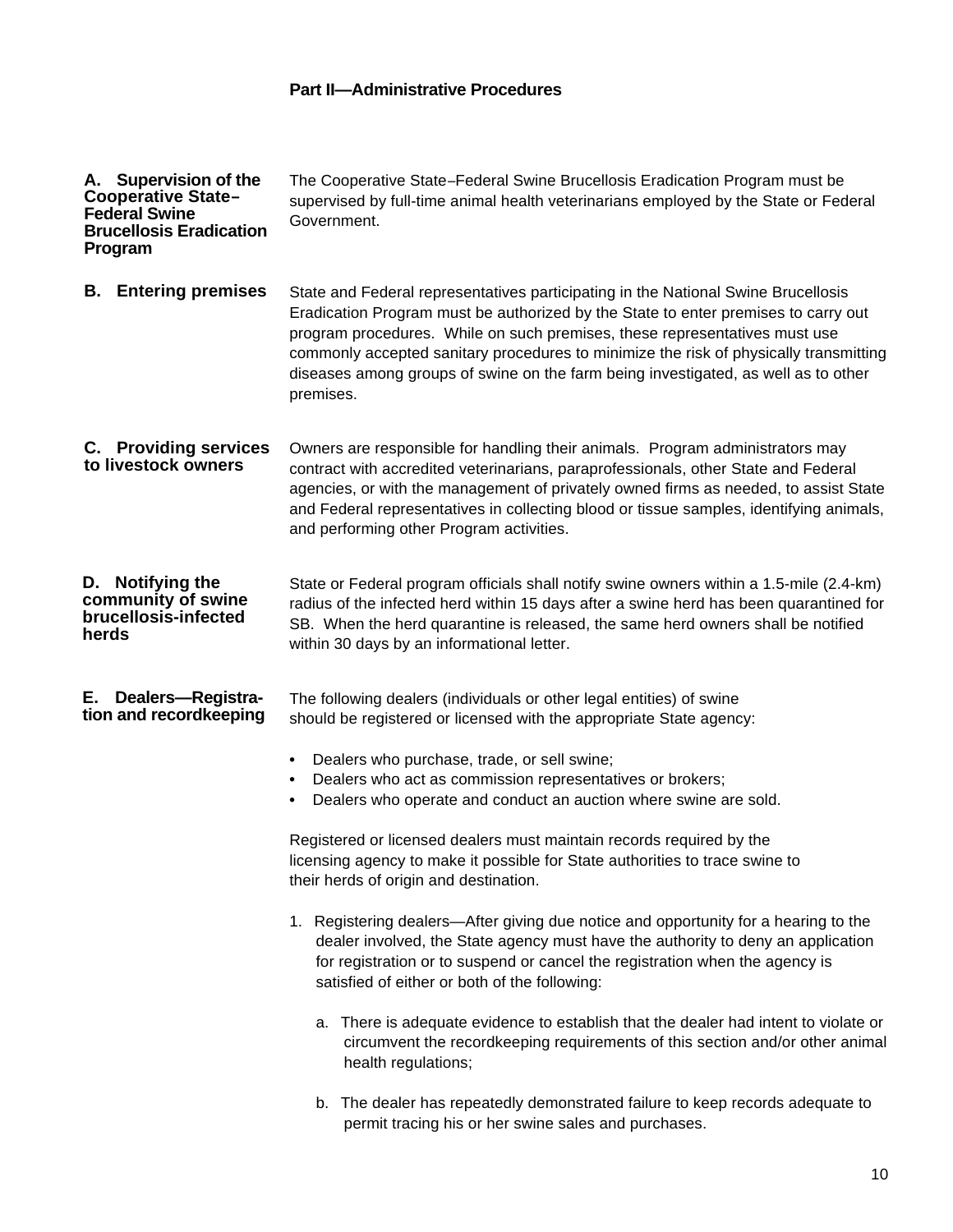|                                                             | 2. Keeping records—Each registered or licensed swine dealer must keep sufficient<br>records of all swine purchased to enable the State agency to trace such swine<br>satisfactorily to their farms of origin and destination. The records should be kept<br>for a minimum of 1 year.                                                                                                                                                                                                                                                    |
|-------------------------------------------------------------|-----------------------------------------------------------------------------------------------------------------------------------------------------------------------------------------------------------------------------------------------------------------------------------------------------------------------------------------------------------------------------------------------------------------------------------------------------------------------------------------------------------------------------------------|
|                                                             | 3. Dealing with violations—Provisions should exist so that State animal health<br>officials may institute any action at law or in equity that appears necessary to<br>enforce compliance with dealer registration and recordkeeping requirements. This<br>includes the authority to subpoena appropriate records and/or persons that<br>allegedly violate these minimum standards. The appropriate State officials should<br>also have authority to petition the local court that has venue for an order to<br>enforce these subpoenas. |
| <b>F.</b> Administrative<br>review of Program<br>activities | Appropriate VS and swine industry personnel will review State SB control/eradication<br>program progress periodically to ensure compliance with the Uniform Methods and<br>Rules as outlined in this publication.                                                                                                                                                                                                                                                                                                                       |
| G. Application for<br><b>Program status</b>                 | Application for program entry and advancement in status will be jointly signed by the<br>State animal health official and AVIC and be submitted to the Chief Staff Veterinarian<br>of the Swine Health Staff.                                                                                                                                                                                                                                                                                                                           |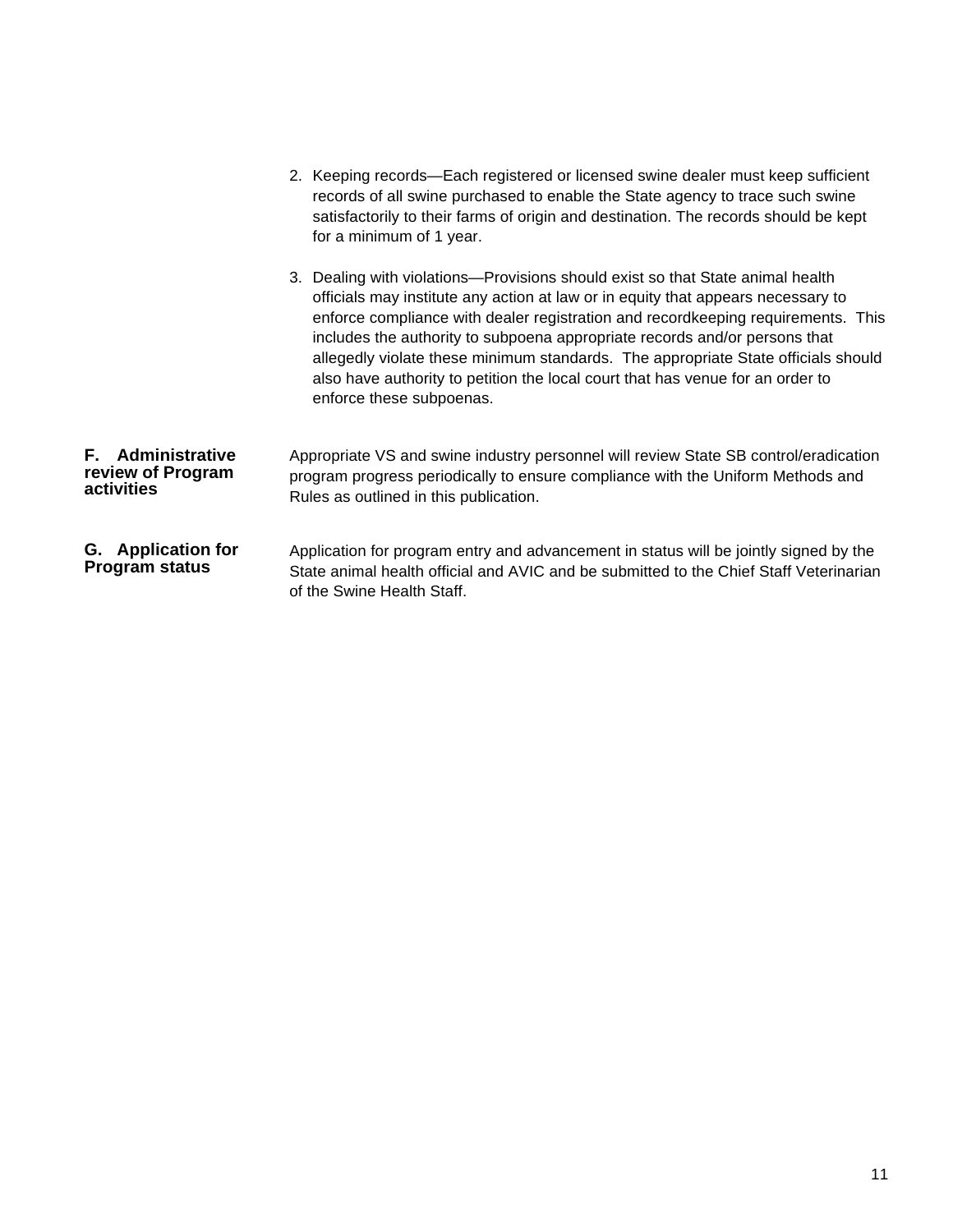# **Part III—Epidemiology**

| A. General<br>considerations                                  | The requirements of Part III apply to establishing and maintaining Program<br>status for all States in Program Stages I, II, and III.                                                                                                                                                                                                        |  |  |  |  |
|---------------------------------------------------------------|----------------------------------------------------------------------------------------------------------------------------------------------------------------------------------------------------------------------------------------------------------------------------------------------------------------------------------------------|--|--|--|--|
| <b>B.</b> Traceback of<br>market swine test<br>(MST) reactors | All tracebacks of MST reactors require a thorough epidemiologic<br>investigation, including completion of VS Form 4-106 or a similar document.                                                                                                                                                                                               |  |  |  |  |
|                                                               | 1. A successful traceback occurs when or if:                                                                                                                                                                                                                                                                                                 |  |  |  |  |
|                                                               | a. The farm of origin of the MST reactor is identified; and                                                                                                                                                                                                                                                                                  |  |  |  |  |
|                                                               | (1) A complete herd test (CHT) is conducted; or                                                                                                                                                                                                                                                                                              |  |  |  |  |
|                                                               | (2) Upon review of the herd's health status and all other epidemiologic<br>information, a designated epidemiologist determines that a CHT is not<br>necessary. The designated epidemiologist will provide an alternative<br>testing plan if needed and a detailed explanation of measures taken to<br>ensure that the herd does not have SB. |  |  |  |  |
|                                                               | b. All swine on the farm of origin are verified to have been sold for slaughter.                                                                                                                                                                                                                                                             |  |  |  |  |
|                                                               | 2. An unsuccessful traceback occurs when the MST reactor cannot be traced to its<br>herd of origin or is only traceable to a dealer, commission firm, etc.                                                                                                                                                                                   |  |  |  |  |
| <b>Records</b><br>С.                                          | An electronic and/or written record will be maintained for all MST reactors including at<br>least the following information:                                                                                                                                                                                                                 |  |  |  |  |
|                                                               | 1. Identification of the MST reactor. (Include sex, breed, and ID numbers.)                                                                                                                                                                                                                                                                  |  |  |  |  |
|                                                               | 2. Consignor's name and address.                                                                                                                                                                                                                                                                                                             |  |  |  |  |
|                                                               | 3. Date and location bled.                                                                                                                                                                                                                                                                                                                   |  |  |  |  |
|                                                               | 4. Presumptive test and confirmatory test results.                                                                                                                                                                                                                                                                                           |  |  |  |  |
|                                                               | 5. Epidemiologic data, including results of farm-of-origin CHT.                                                                                                                                                                                                                                                                              |  |  |  |  |
| <b>Traceback of MST</b><br>D.<br>suspects                     | Traceback investigations are generally recommended but may be waived when, in<br>the professional judgment of the designated brucellosis epidemiologist, one is not<br>required.                                                                                                                                                             |  |  |  |  |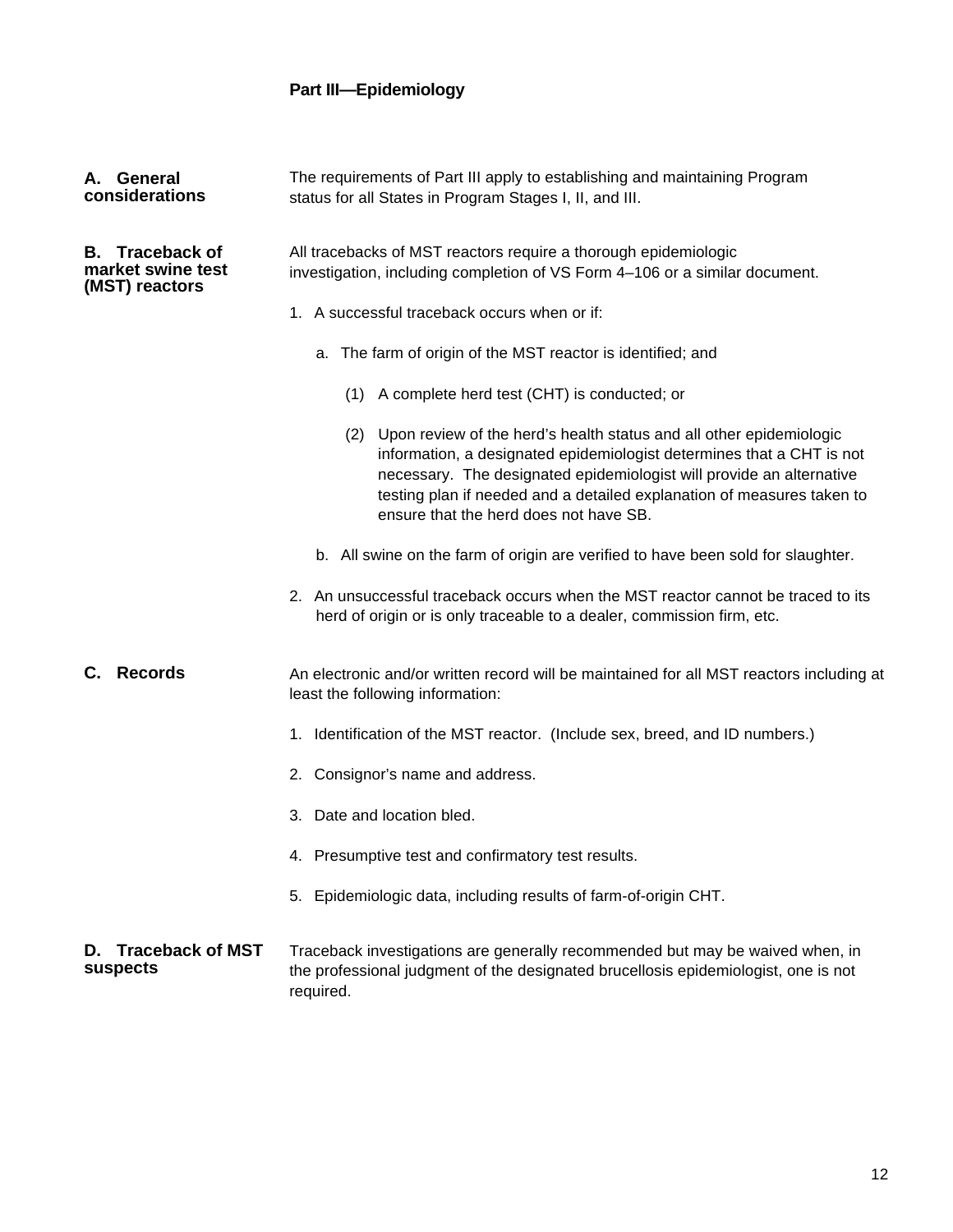Tracing sales from infected herds and testing swine exposed to SB by "boar borrowing," broken fences, across-fence contact, etc., are basic to the efficient eradication of SB. MST alone cannot be expected to identify all infected swine herds rapidly and efficiently. **E. Other epidemiology**

> A VS Form 4–108 (Epidemiologic Investigation), VS 4–108A (Origin of Reactor/Herd Addition), VS 4–108B (Animals Removed From Infected Herd), VS 4–108C (Epidemiology Report—Suspect Herd), or similar document is required for all herds determined to be infected and should be completed within 30 days of a positive diagnosis. All exposed herds should be located as rapidly as possible. A CHT of the exposed herds should be conducted within 30 days of locating the index herd.

A successful epidemiologic investigation of a traceback of an MST reactor to a "sold out" herd requires further work even when all swine are determined to have been slaughtered. Potential sources of infection must be investigated as well as potentially infected exposed herds.

- Prior to the slaughter of SB reactors, arrangements should be made for tissue collection. The tissues will be frozen and submitted to a State-approved diagnostic laboratory or the National Veterinary Services Laboratories (NVSL) for bacteriologic culture per applicable VS memoranda. Preferred tissues in order of priority include mandibular, gastrohepatic, internal iliac, suprapharyngeal, and superficial inguinal lymph nodes. In addition, any tissues showing inflammatory lesions such as abscesses should be cultured. These are most likely to be seen in the reproductive organs testes, epididymis, and seminal vesicles in males and uterus and ovaries in females and in the bones and joints of either sex. **F. Bacteriology**
- Swine classified as SB reactors or suspects may be reclassified by the designated brucellosis epidemiologist when there is sufficient bacteriologic, serologic, and/or epidemiologic justification. **G. Reclassification of reactors and suspects**

Swine herds with a brucellosis reactor must be maintained under quarantine until the designated brucellosis epidemiologist makes a final decision and classification.

All Stage I and Stage II States must require change of ownership testing for all breeding swine. All livestock markets in Stage I and Stage II States must require firstpoint testing on all breeding swine. **H. Surveillance**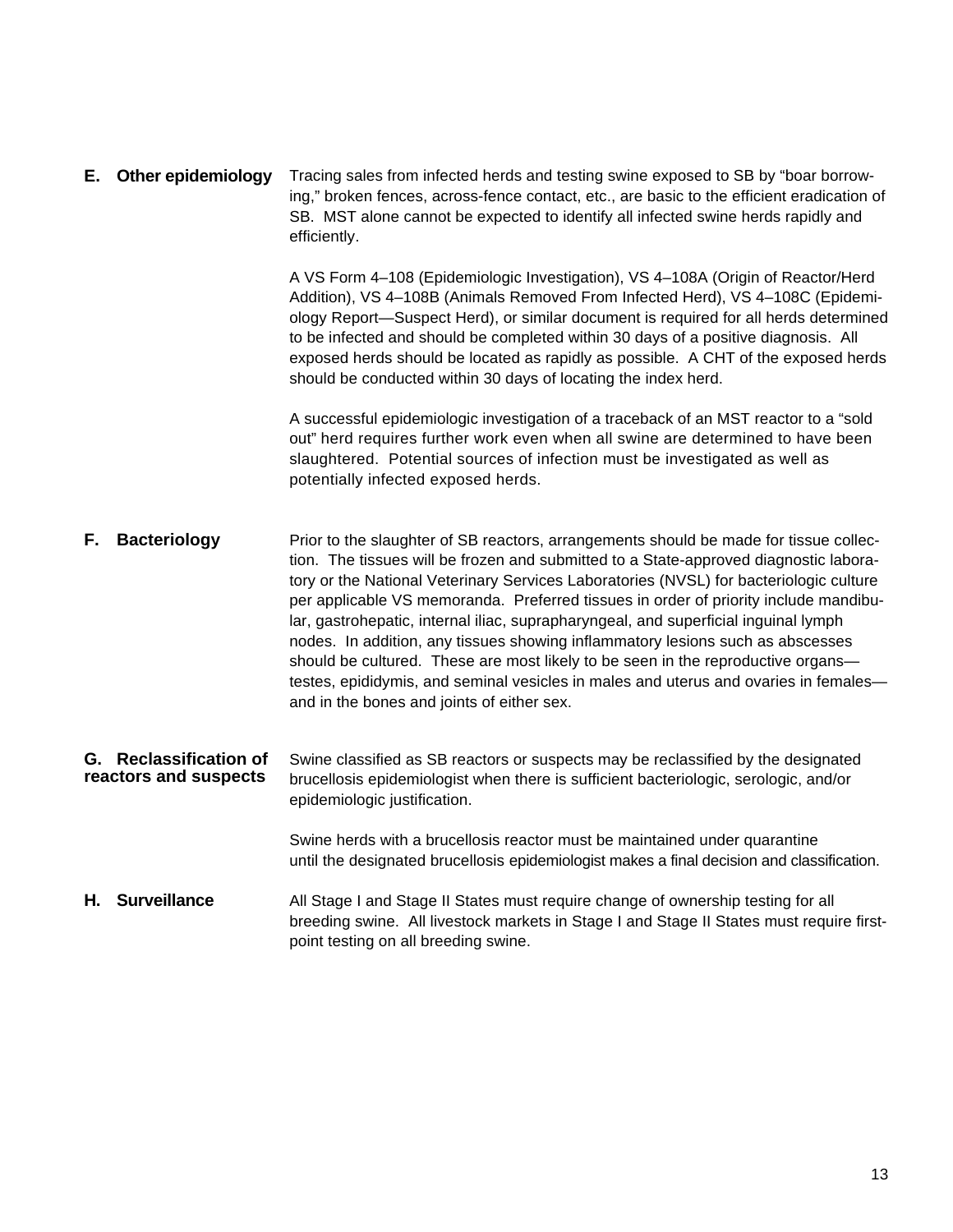#### 1. Identification—All swine from which a blood sample is collected for official SB testing must be identified, when bled on the farm, with externally visible, permanent, individual identification. Acceptable identification includes official eartags, visible tattoos, or ear notches when the ear notch has been recorded in the book of record of a purebred registry association. **A. General considerations**

Reactor swine must be identified with an approved reactor tag in the left ear.

- 2. Retesting reactors—The herd owner or designated brucellosis epidemiologist may request a retest of SB reactors within 3 days following notification of test results.
- 3. Cleaning and disinfection—The premises of a known infected herd must be cleaned and disinfected under State or Federal supervision within 15 days after reactors have been removed for slaughter. The time may be extended another 15 days for reasons mutually acceptable to the cooperating State and Federal officials in charge. The requirements of 9 CFR Part 51.8 must be met to qualify for Federal indemnity.
- 4. Quarantines—All swine in infected herds must be confined to the premises under State quarantine until the herd has been sold for slaughter under permit, or the herd has been freed of SB by the test-and-slaughter procedures of Plan 2 or Plan 3.

Three negative CHT's are required for quarantine release, with the first conducted at least 30 days following removal of all SB reactors for slaughter. The second CHT must be conducted 60–90 days after the first one. A third CHT is required 60–90 days following the second CHT.

5. Movement of reactor and exposed swine—SB reactors must be identified with an official reactor tag in their left ear and be removed from the infected herd under State or Federal permit within 15 days of owner notification of reactor classification. Reactor and exposed swine must receive permits only for immediate slaughter directly to a recognized slaughtering establishment or to an approved slaughter market for resale to a recognized slaughtering establishment. During shipment, reactor and exposed swine must be transported separate and apart from all swine that will subsequently be used as breeding animals.

#### **B. Herd-Cleanup Plan 1. Depopulation/ repopulation**

This plan is recommended for commercial herds and seed stock producers who wish to eliminate SB from their herd rapidly:

- 1. Sell the entire herd for slaughter as soon as practicable.
- 2. Clean and disinfect buildings and equipment.
- 3. Restock premises with animals from validated SB-free herds, placing them on ground that has been free of swine for at least 30 days.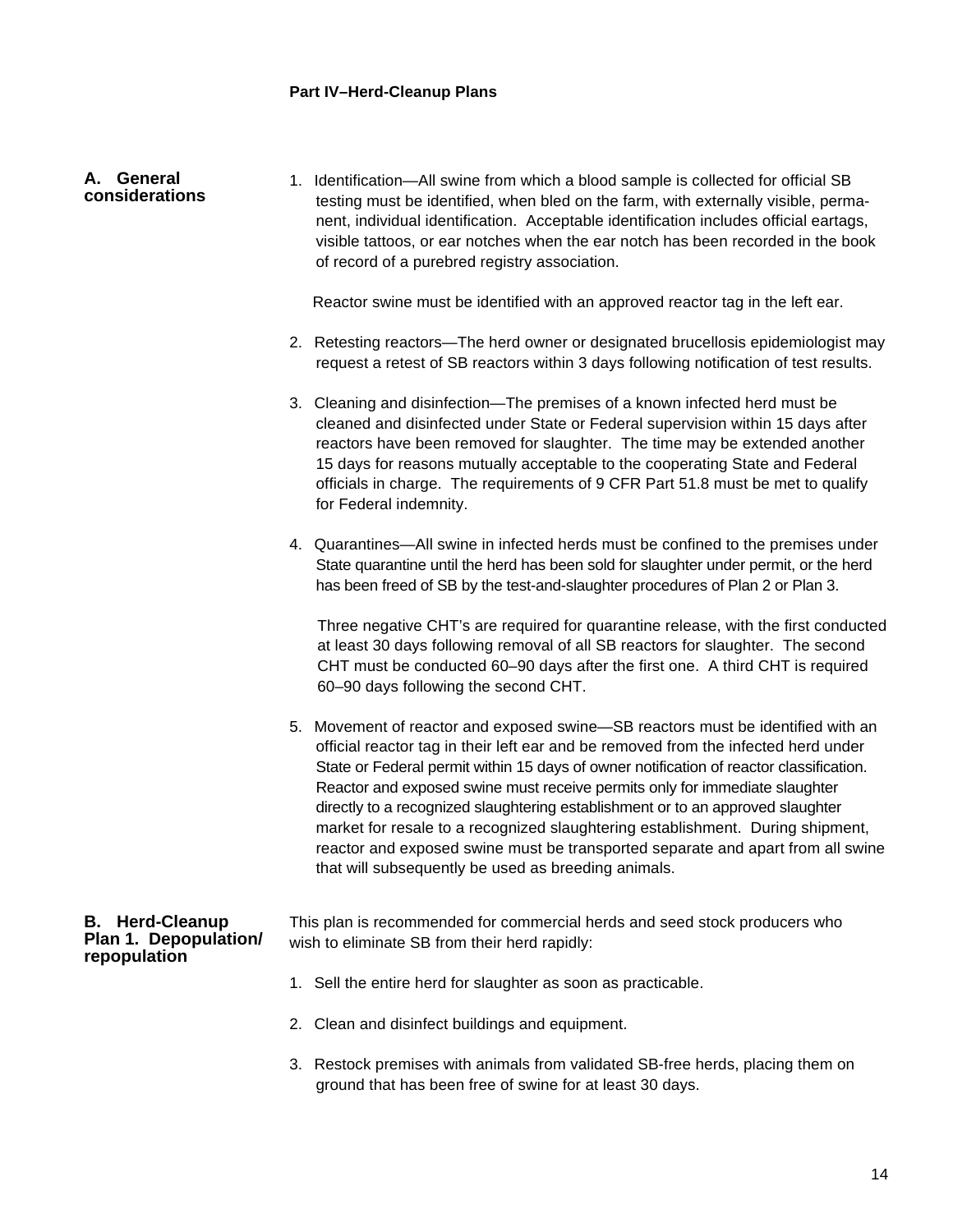#### **C. Herd-Cleanup Plan 2. Offspring segregation**

This plan is recommended only when the owner wants to preserve genetic qualities in the herd:

- 1. Separate gilt pigs from their dams at 28 days of age or less and isolate the gilts from other swine. These gilts form the nucleus for establishing the free herd.
- 2. Completely isolate infected breeding animals. Infected sows and boars should be slaughtered as soon as possible.
- 3. Test the isolated gilts about 30 days before breeding. Save only the gilts that are negative. Breed them only to negative boars.
- 4. Retest gilts after farrowing and before removing them from individual farrowing pens or crates. If reactors are found, they should be segregated from the remainder of the herd and slaughtered as soon as possible. Select only pigs from negative sows for breeding gilts.
- 5. If reactors are found in step 4, repeat the process, beginning with step 1.
- 6. After three consecutive negative CHT's, the herd is eligible for release from quarantine. The first CHT must be administered at least 30 days after all reactors have been removed and slaughtered, and the second CHT must take place 60–90 days after the first test. A third CHT is required 60–90 days following the second CHT.

#### **D. Herd-Cleanup Plan 3. Test and removal of reactors**

This plan is not generally recommended but may be useful in herds with only a few reactors and no observed clinical signs of SB:

- 1. Sell reactors for slaughter.
- 2. Retest the breeding herd at 30-day intervals, removing reactors for slaughter, until the entire herd is negative.
- 3. If the herd is not readily freed of infection, abandon this plan in favor of Plan 1 or Plan 2.
- 4. After four consecutive negative CHT's, the herd is eligible for release from quarantine. The first CHT must be administered at least 30 days after all reactors have been removed and slaughtered, and the second CHT must take place 60–90 days after the first test. A third CHT is required 60–90 days following the second CHT. A fourth CHT is required 6 months after the third CHT.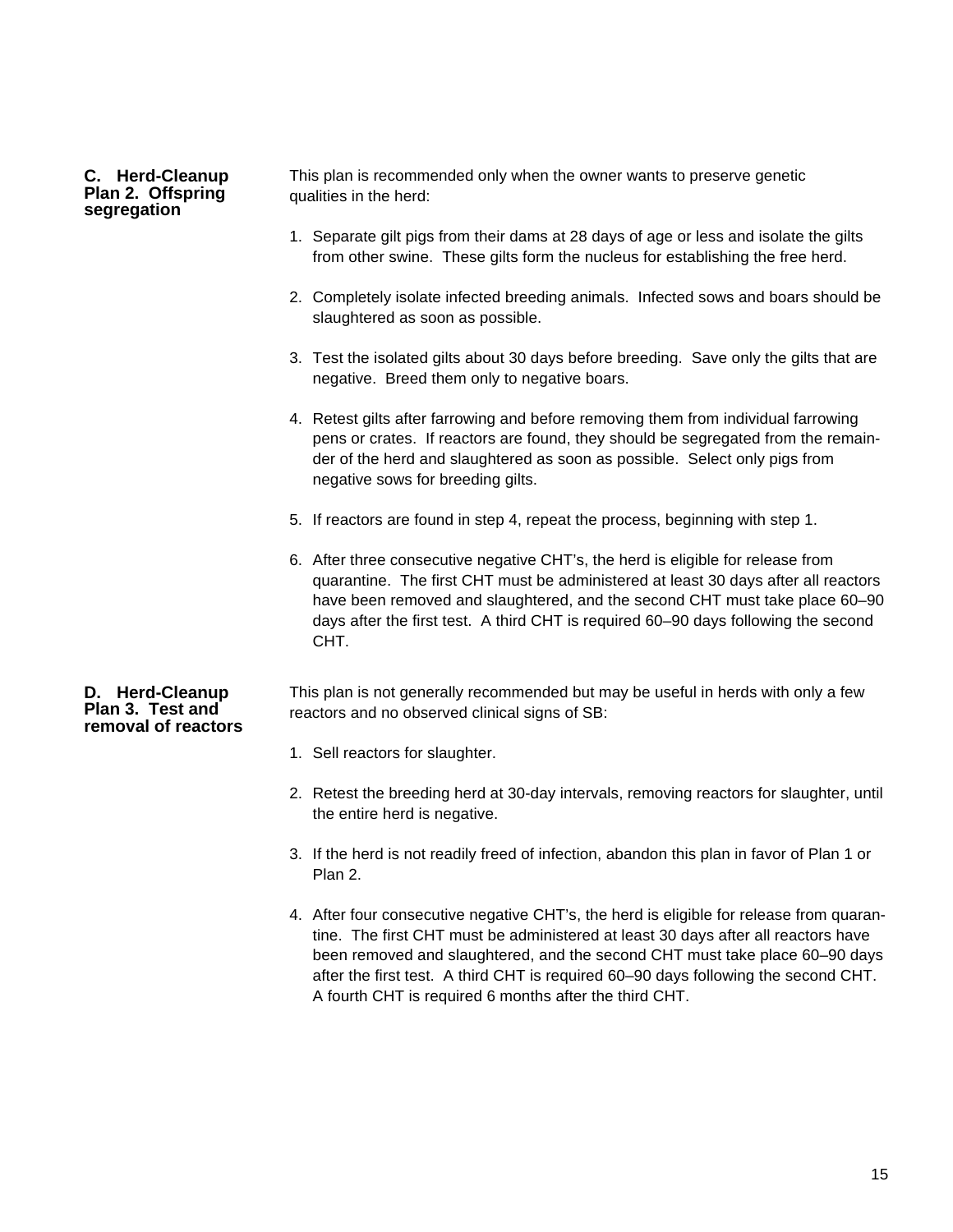| A. Initial validation or | 1. Swine herds may be validated or revalidated as SB free by conducting a CHT that |
|--------------------------|------------------------------------------------------------------------------------|
| revalidation             | has negative results, or                                                           |

- 2. By subjecting all breeding swine over 6 months of age to an incremental CHT through testing 25 percent of the swine over 6 months of age every 80–105 days and finding all swine so tested negative, or by testing 10 percent of the swine over 6 months of age each 25–35 days and finding all swine so tested negative. No swine may be tested twice in 1 year to comply with the 25-percent requirement nor twice in 10 months to comply with the 10-percent requirement. A herd may be validated as SB free when all its breeding swine have been tested and found negative, or
- 3. Swine herds may be validated or revalidated as SB free if all samples are tested SB negative when establishing a Qualified Pseudorabies-Negative (QN) or Qualified-Negative Gene-Altered Vaccinated (QNV) breeding herd.

#### 1. Validation is good for a maximum of 12 months without further testing. At the end of this time, the herd must be revalidated. There is no grace period. **B. Maintaining validation**

- 2. Validation may be continuously maintained by testing 25 percent of the swine over 6 months of age every 80–105 days and finding all swine so tested negative, or by testing 10 percent of the swine over 6 months of age each 25–35 days and finding all swine so tested negative. No swine may be tested twice in 1 year to comply with the 25-percent requirement nor twice in 10 months to comply with the 10-percent requirement, or
- 3. Validation may be maintained by testing SB negative all samples submitted to maintain QN or QNV herds.

#### **C. General considerations**

- 1. Duration of validated swine brucellosis-free status—A herd may maintain its SBfree status for a maximum of 12 months. There is no grace period.
	- 2. Clinical signs—There must be no evidence of infection at the time of initial validation or revalidation.
	- 3. Suspects—Swine that are positive to an official SB presumptive test and negative to a confirmatory test should be evaluated by a designated brucellosis epidemiologist.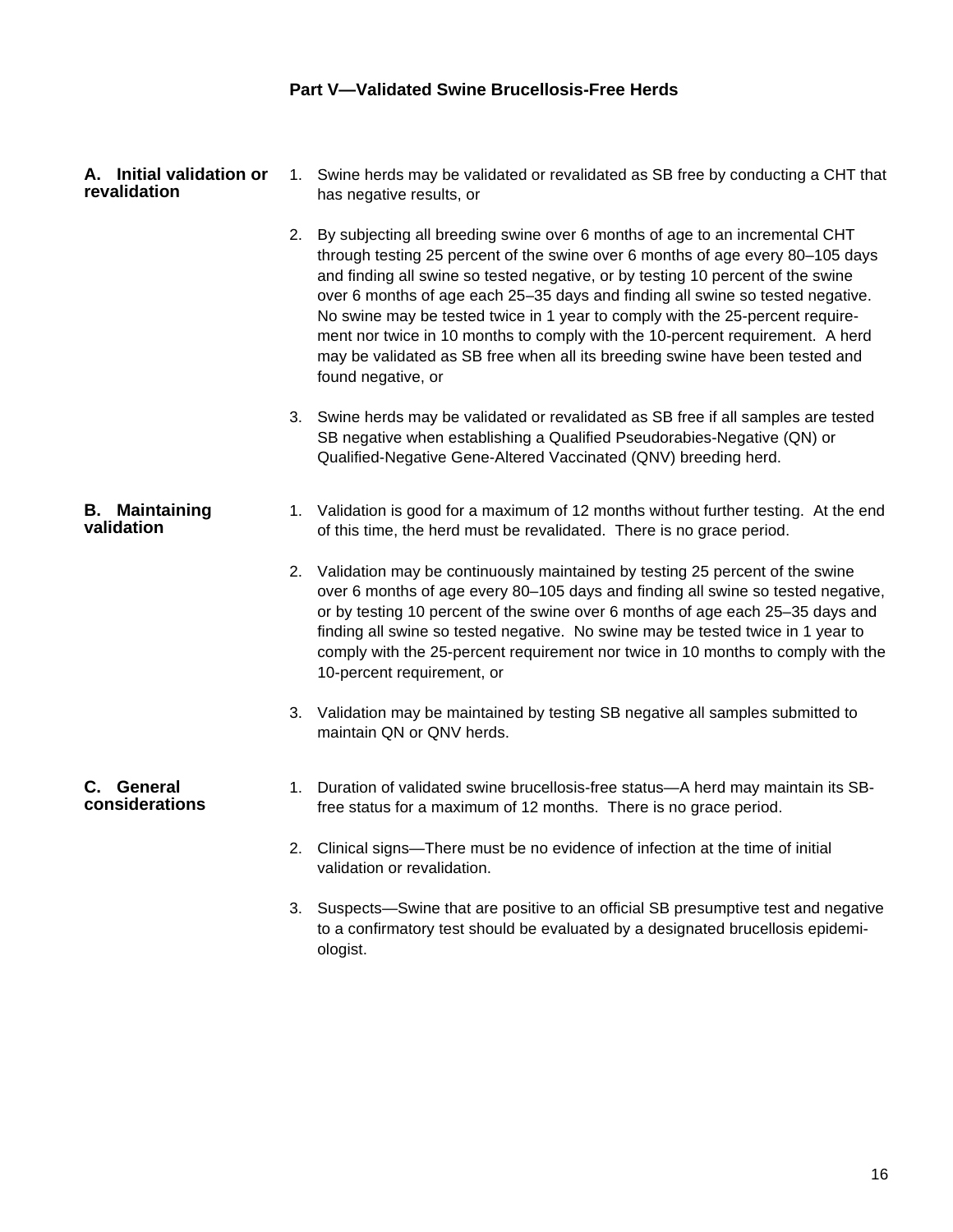- 4. Reactors—When an animal that reacts positively to the card test is found in a validated herd, the infection status of that animal, and ultimately the herd, must be determined by a designated brucellosis epidemiologist. Once a herd is determined to be infected, the herd will be held under quarantine until it meets the quarantine release requirements of Part IV. Card-positive reactors that are considered not infected should be retested every 30–60 days or slaughtered and tissue-cultured in accordance with Part III, F. Bacteriology.
- 5. Movement of swine into a validated swine brucellosis-free herd
	- a. Movements between validated SB-free herds do not require an official SB test.
	- b. Movement of breeding swine from a nonvalidated SB-free herd requires one negative presumptive test within 30 days prior to movement. These animals must be isolated and retested 30–60 days after arrival.
	- c. Breeding swine are not permitted to enter SB-free herds from feedlots or slaughter consignments.
- 6. Use of swine semen in swine brucellosis-free herds—All semen used must come from boars in validated SB-free herds.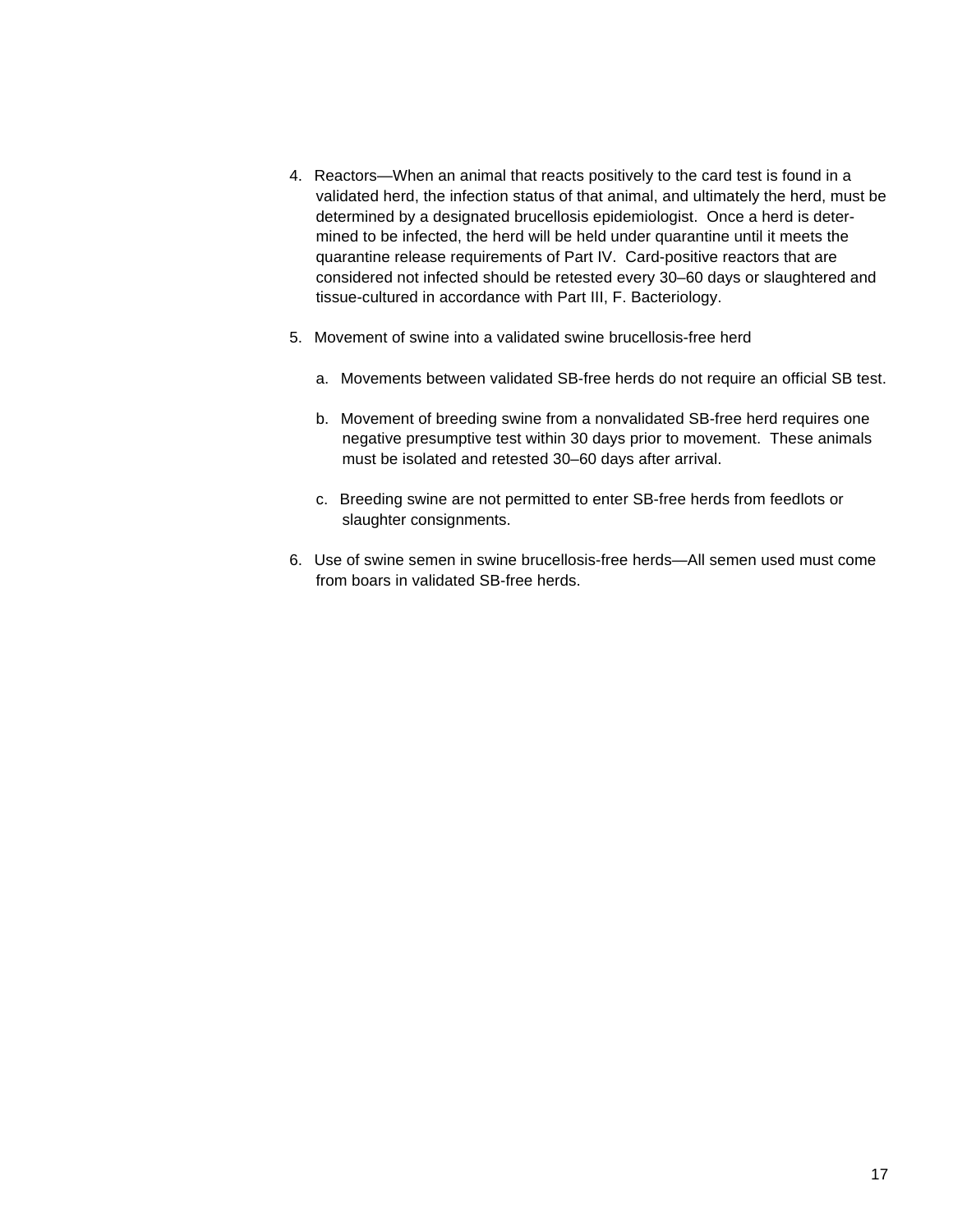## **Part VI—Laboratory Procedures and Test Interpretation**

- All official SB tests must be conducted in State–Federal laboratories that have been specifically approved for conducting SB serology. All blood samples that have been tested for SB at a market or other site as part of an official State program must be submitted to a laboratory designated by local program animal health officials within 24 hours of testing at the market or other site. Approved laboratories and personnel will be monitored annually to ensure quality of laboratory procedures. A cooperative system among the States and NVSL will be utilized to assist approved laboratories in ensuring quality control through employee training and performance evaluation, including an annual series of check tests. Antigens used for conducting SB serology will be distributed to approved laboratories, approved State and Federal personnel, and accredited veterinarians designated to conduct SB serology at markets. All serums that are positive to a standard card test must be confirmed by one or more confirmatory tests. 1. Presumptive tests a. Buffered acidified plate antigen (BAPA) test—The BAPA test is used to identify sera to be tested with the standard card test. A test will be interpreted **A. Laboratories B. Diagnostic reagents C. Tests**
	- as positive whenever any agglutination is observed. All sera positive to a BAPA test should be subjected to a standard card test.
	- b. Standard card test (SCT)—The SCT is used to classify swine as positive or negative. All swine positive to an SCT should be subjected to a confirmatory test.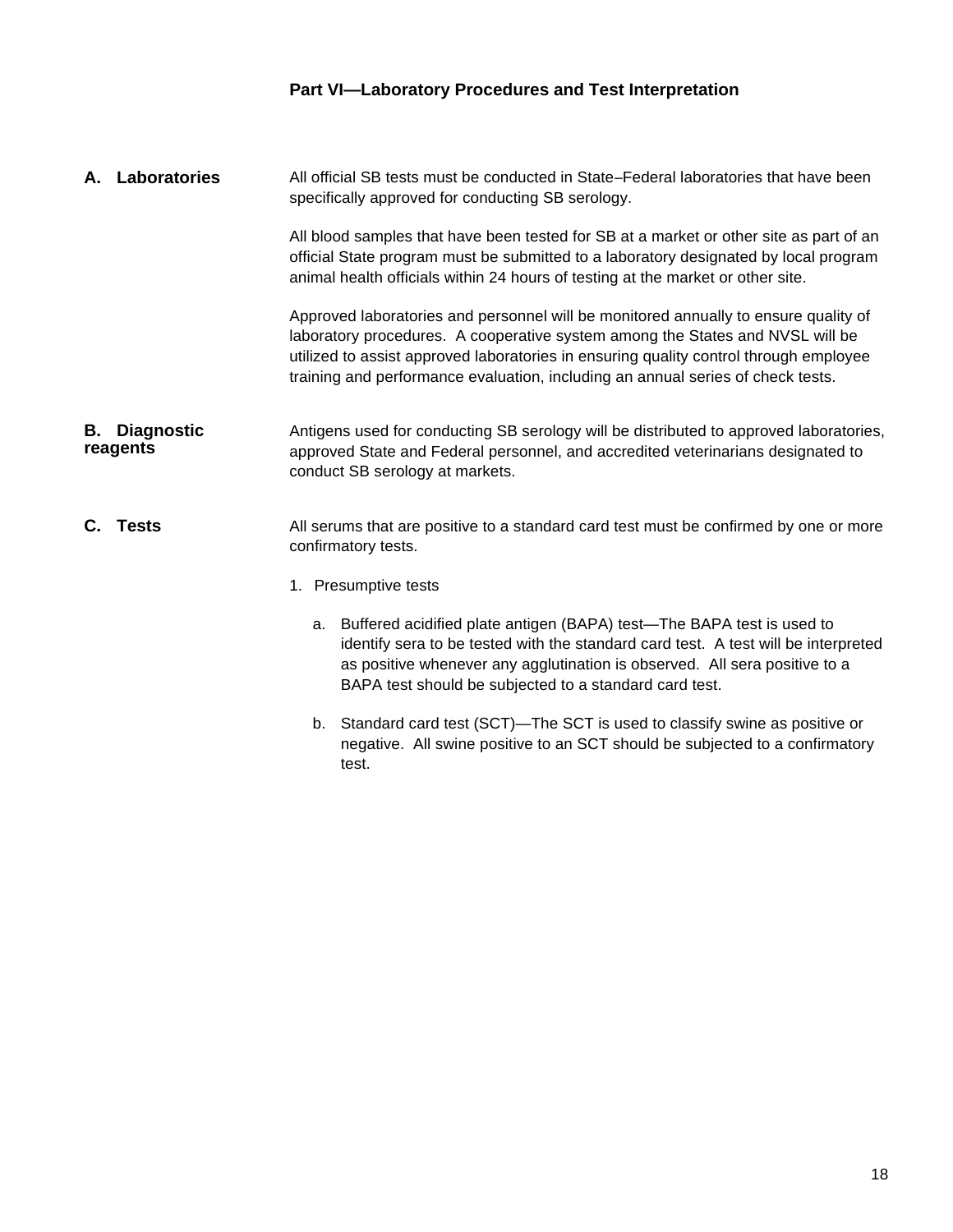- 2. Confirmatory tests
	- a. Standard tube test (STT)—If all of the following apply: (1) The swine are part of a herd not known to be infected, (2) no swine tested, individually or as part of a group, has a complete agglutination reaction at a dilution of ≥ 1:100, and (3) the swine are tested as part of a herd blood test or are part of a validated brucellosis-free herd, then the swine are classified according to the following agglutination reactions:

| 1:25      | 1:50 | 1:100                    |          |
|-----------|------|--------------------------|----------|
|           |      |                          | Negative |
|           |      |                          | Negative |
| $\ddot{}$ |      |                          | Negative |
| $\ddot{}$ |      |                          | Negative |
|           |      |                          | Negative |
|           |      | No agglutination         |          |
|           |      | Incomplete agglutination |          |
|           |      | Agglutination            |          |
|           |      |                          |          |

If any of the following apply: (1) The swine are part of a herd known to be infected, (2) any swine tested, individually or as part of a group, has a complete agglutination reaction at a dilution of  $\geq$  1:100, or (3) the swine are not part of a validated brucellosis-free herd and are not being tested as part of a herd blood test, then the swine are classified according to the following agglutination reactions:

| 1:25   | 1:50 | 1:100 |          |
|--------|------|-------|----------|
|        |      |       | Negative |
| $\div$ |      |       | Reactor  |
|        |      |       | Reactor  |
|        |      |       | Reactor  |
| +      |      |       | Reactor  |
|        |      |       | Reactor  |
|        |      |       |          |

b. Particle concentration fluorescence immunoassay (PCFIA) test—The results of the PCFIA test are interpreted as follows:

| < 5 | = | reactor  |
|-----|---|----------|
| 5–7 | = | suspect  |
| >7  | = | negative |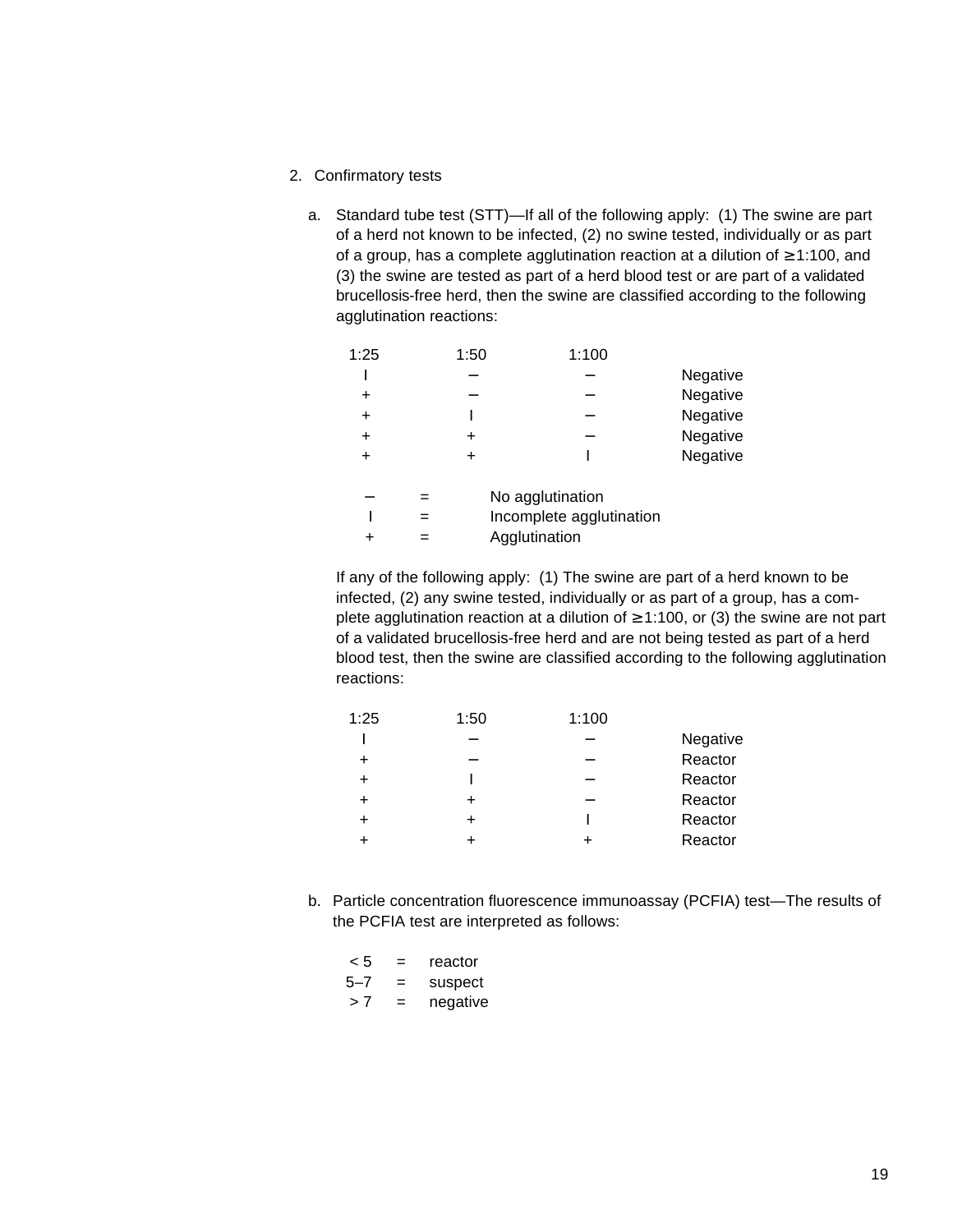- 3. Confirmatory tests not standardized nor official (to be used and have their results evaluated by the designated brucellosis epidemiologist)
	- a. Rivanol test

Interpretation of the Rivanol test

Negative I @ 1:25 or less Positive + @ 1:25 or greater

b. Complement fixation (CF) test (manual)

Interpretation of manual CF test results

Negative 1+ @ 1:10 or less Suspect 2+ @ 1:10 through 1+ @ 1:20 Positive 2+ @ 1:20 or greater

Degree of fixation of complement:

| $1+$ | $=$ | 25 percent     | $3+ =$ | 75 percent         |
|------|-----|----------------|--------|--------------------|
| $2+$ |     | $= 50$ percent |        | $4+ = 100$ percent |

- c. Semen plasma test—The semen plasma test is approved as an official test in boars used for artificial insemination when used in conjunction with the card test and/or the standard tube test. The classification of such animals shall be based on the maximum agglutination titer of either test.
- d. Standard plate test—Interpretation of results of the standard plate test in an infected herd is made in accordance with the following chart:

| 1:50      | 1:00 | 1:200 |          |
|-----------|------|-------|----------|
|           |      |       | Negative |
|           |      |       | Suspect  |
|           |      |       | Suspect  |
| $\div$    |      |       | Suspect  |
| $\ddot{}$ |      |       | Reactor  |
| $\ddot{}$ |      |       | Reactor  |
|           |      |       | Reactor  |
|           |      |       |          |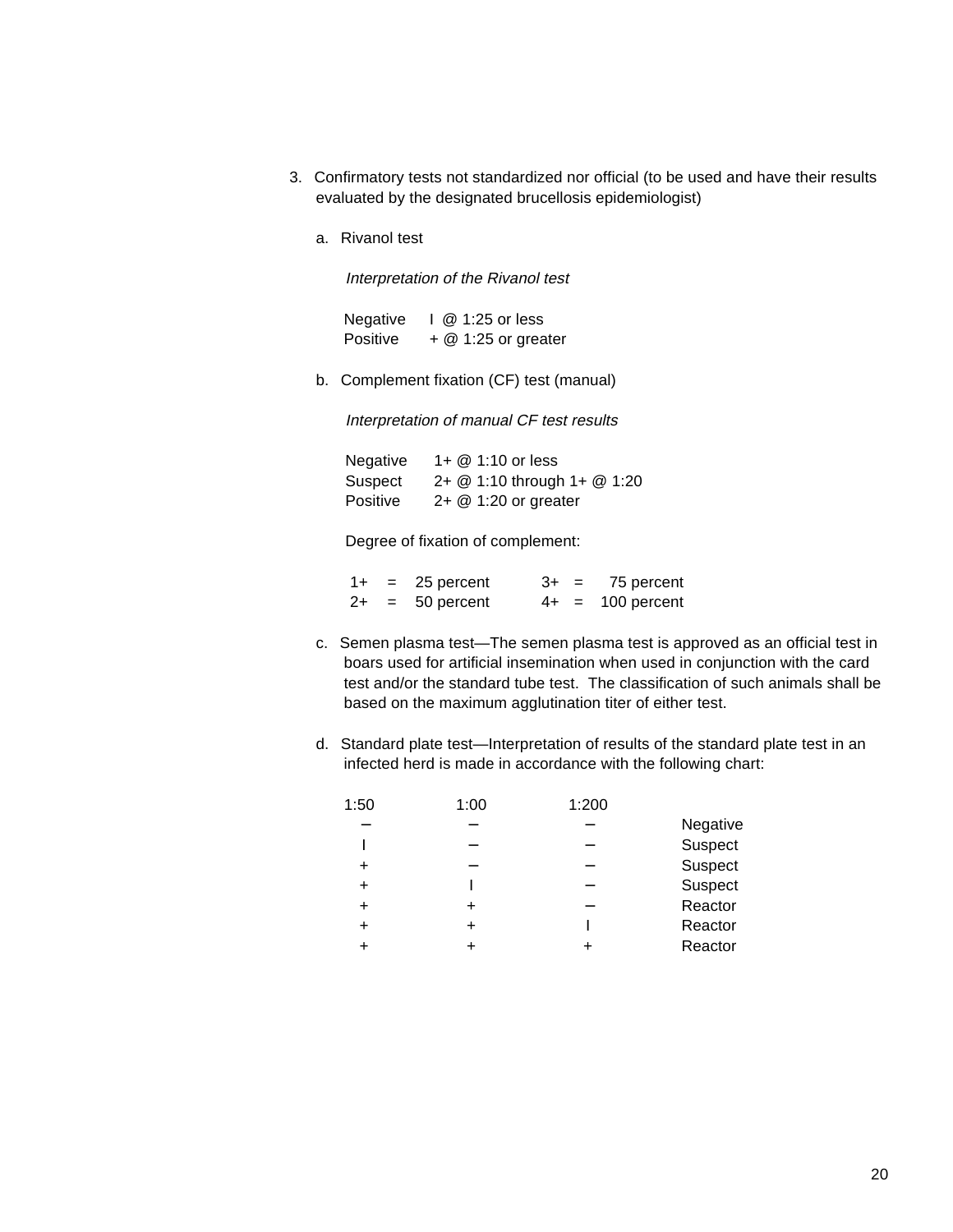| A. Establishment of<br>status | <b>Stage I</b>                                                                                                                                                                                                                                |  |  |  |
|-------------------------------|-----------------------------------------------------------------------------------------------------------------------------------------------------------------------------------------------------------------------------------------------|--|--|--|
|                               | The application for Stage I status shall certify and include documentation that the<br>following standards are met:                                                                                                                           |  |  |  |
|                               | 1. The State has legal and regulatory authority to:                                                                                                                                                                                           |  |  |  |
|                               | a. Place and maintain a quarantine on any premises on which swine are infected<br>with or exposed to SB;                                                                                                                                      |  |  |  |
|                               | b. Regulate intrastate movement of swine that are infected with or exposed to SB;                                                                                                                                                             |  |  |  |
|                               | c. Perform the necessary tests and epidemiologic investigations to determine the<br>presence or absence of brucellosis in swine;                                                                                                              |  |  |  |
|                               | d. Require proper identification and disposal of brucellosis-infected and exposed<br>swine;                                                                                                                                                   |  |  |  |
|                               | e. Require cleaning and disinfection of premises, vehicles, and equipment that<br>may have been contaminated by SB-infected swine;                                                                                                            |  |  |  |
|                               | f. Control procedures for conducting and reporting results of all SB tests;                                                                                                                                                                   |  |  |  |
|                               | g. Require herd-of-origin identification of slaughter sows and boars moving<br>intrastate. The identification should be compatible with the farm-of-origin<br>externally visible identification methods approved for swine moving interstate; |  |  |  |
|                               | h. Require records that facilitate tracing slaughter sows and boars to their farms<br>of origin;                                                                                                                                              |  |  |  |
|                               | i. Require that all breeding swine sold or transferred originate from validated SB-<br>free herds or are negative to an official SB test within 30 days prior to change<br>of ownership;                                                      |  |  |  |
|                               | j. First-point testing shall be required on all breeding swine passing through<br>markets;                                                                                                                                                    |  |  |  |
|                               | k. Control the intrastate movement and importation of feral swine;                                                                                                                                                                            |  |  |  |
|                               | I. Require that all herds that market swine semen be validated SB free and be<br>subjected to an annual CHT;                                                                                                                                  |  |  |  |
|                               | 2. A State SB eradication committee or swine disease committee is established, and<br>its membership includes swine producers and representatives of other swine<br>industry groups.                                                          |  |  |  |

3. A validated SB-free herd program is in effect.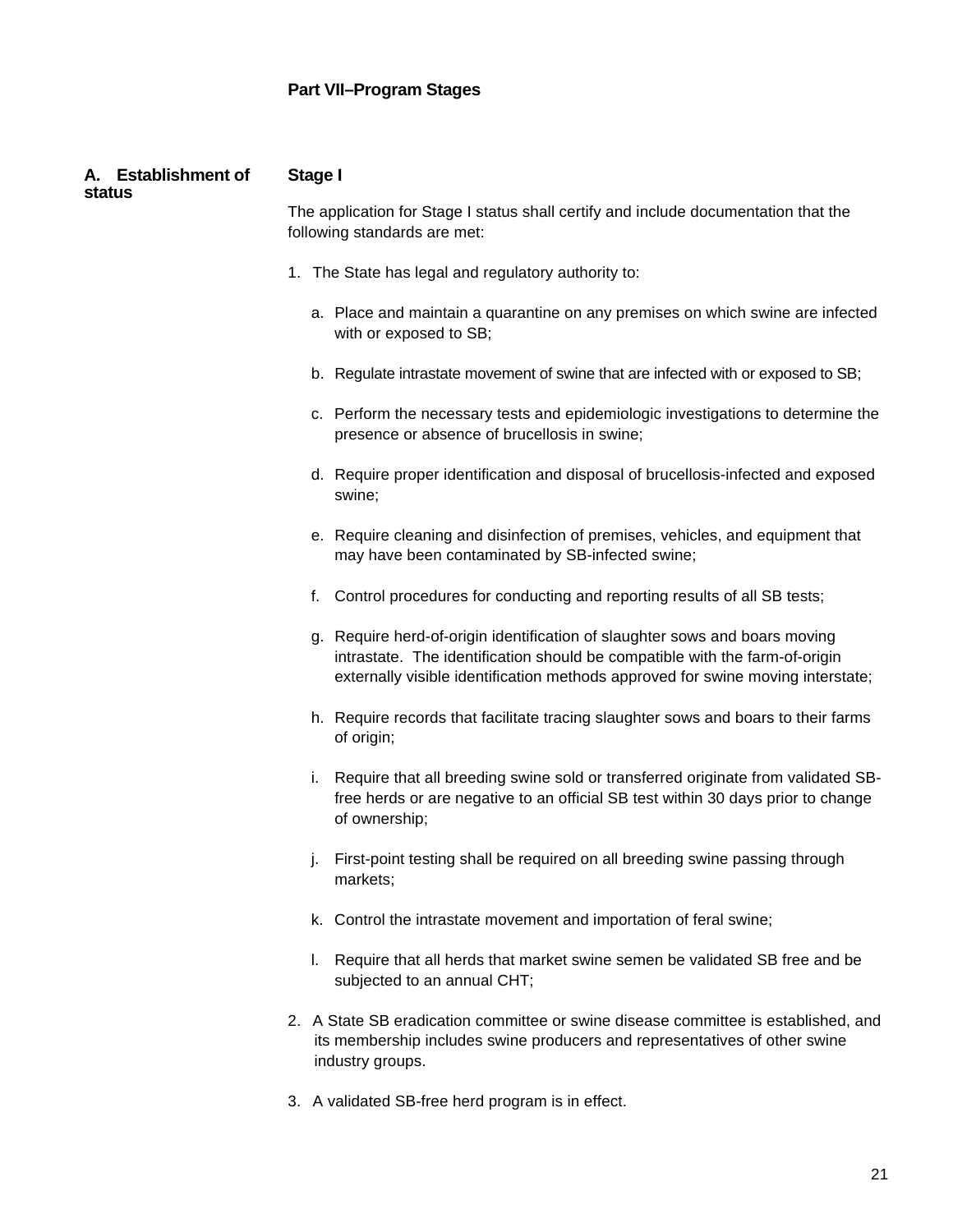- 4. States in Stage I must carry out the following additional procedures:
	- a. Quarantine and promptly test all MST reactor herds. When the designated brucellosis epidemiologist determines that a herd is infected, the herd should be depopulated within 30 days, or a herd-cleanup plan should be implemented.
	- b. Tag and slaughter reactors within 30 days of confirming a herd as infected with SB.
	- c. Distribute available SB-eradication literature to the swine industry.
	- d. A designated brucellosis epidemiologist should determine whether or not to investigate MST suspects and the extent of testing required on a case-bycase basis.
- 5. Swine importation is controlled as follows:
	- a. Breeding swine: Must have a negative 30-day presumptive test or originate in a validated SB-free herd or State.
	- b. Feeding and slaughter swine: All movements are permitted as long as there is no contact with breeding swine.
- 6. Transmission of disease from wild or feral swine shall be contgrolled as follows:
	- a. Wild or feral swine may be moved to immediate slaughter. Movement to hunting preserves or game farms is not classified as shipment to slaughter.
	- b. Wild or feral swine moved to hunting preserves, game farms, exhibitions, or feeding areas, etc., are from monitored free populations or are found negative to an official SB screening test conducted 30 days or less prior to interstate shipment, and these wild or feral swine are imported by permit of the State animal health official.
	- c. Wild or feral swine moved for breeding purposes must be held separate and apart from all domestic swine and be found negative to two official SB tests conducted at least 60 days apart.
	- d. Any swine that have had known exposure to wild or feral swine must be separated from wild or feral swine and quarantined until release according to subsection c. immediately above.
- 7. All hunting preserves and game farms that include any swine, feral or domestic, must be under surveillance by State animal health officials.

#### **B. Maintenance of status**

Thirty-six to 40 months following assignment of Stage I status by VS, a State may indicate that it continues to meet Stage I requirements utilizing the Stage I certification procedure or certify that it meets the requirements of a subsequent Program stage. States failing to recertify as required will automatically lose their Stage I status.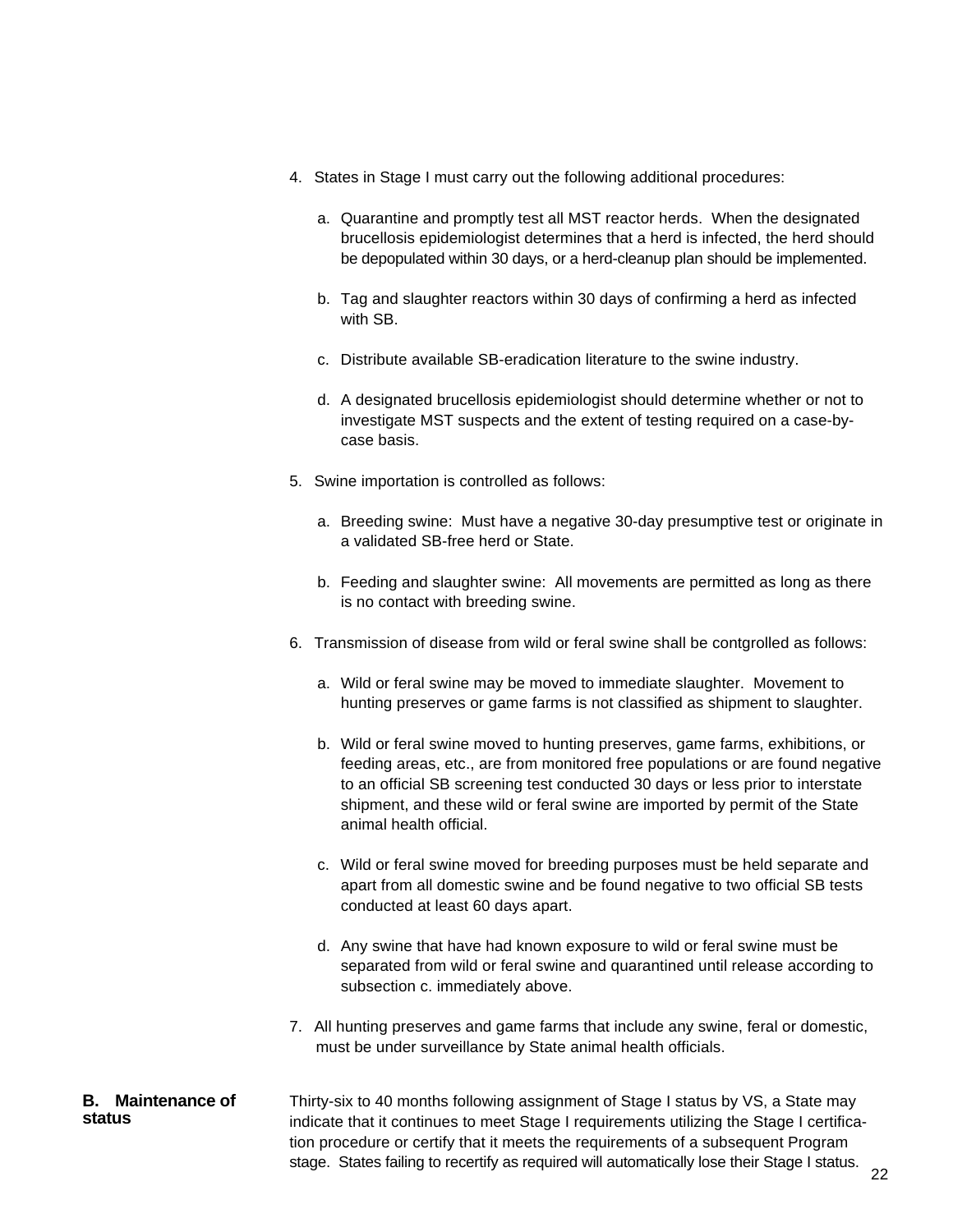#### **Stage II**

#### States may apply for Stage II status whenever they feel the requirements are met. **A. Establishment of status**

The application for Stage II status shall certify that the following standards are met:

- 1. Stage I standards are implemented;
- 2. An active program to locate and eliminate SB has been instituted. Current statistics on breeding swine population provided by the USDA, National Agricultural Statistics Service, will be used to calculate surveillance data unless a farmby-farm survey of all swine producers that provides more accurate data is conducted. **The surveillance program must be random and must be representative of all herds in the State.** One of the following surveillance programs has been implemented:
	- a. Complete herd (area) testing. An official SB test of all breeding swine 6 months of age and older in the State was conducted within the 2-year period prior to the Stage II status request; or
	- b. During the 2-year period prior to the request for Stage II status, the State's breeding swine population, at a rate of 10 percent annually, was subjected to an official SB test with successful annual traceback of at least 80 percent of MST reactors to their farm of origin. Blood samples may be collected at markets and/or slaughter establishments from breeding swine identified to their farms of origin by official backtags or other specifically approved slaughter sow/boar identification devices or when farm-of-origin identity is otherwise available. All MST reactor herds must be subjected to a CHT within 30 days following the laboratory report date; or
	- c. An analysis of the results of all SB testing conducted during the 2-year period (MST, diagnostic, change of ownership, herd validation, etc.) demonstrates a surveillance level equivalent or superior to the above two surveillance programs.

#### Thirty-six to 40 months following assignment of Stage II status by VS, a State may indicate that it continues to meet Stage II requirements utilizing the Stage II certification requirements or certify that it meets the requirements of a subsequent Program stage. States failing to recertify as required will automatically lose their Stage II status. **B. Maintenance of status**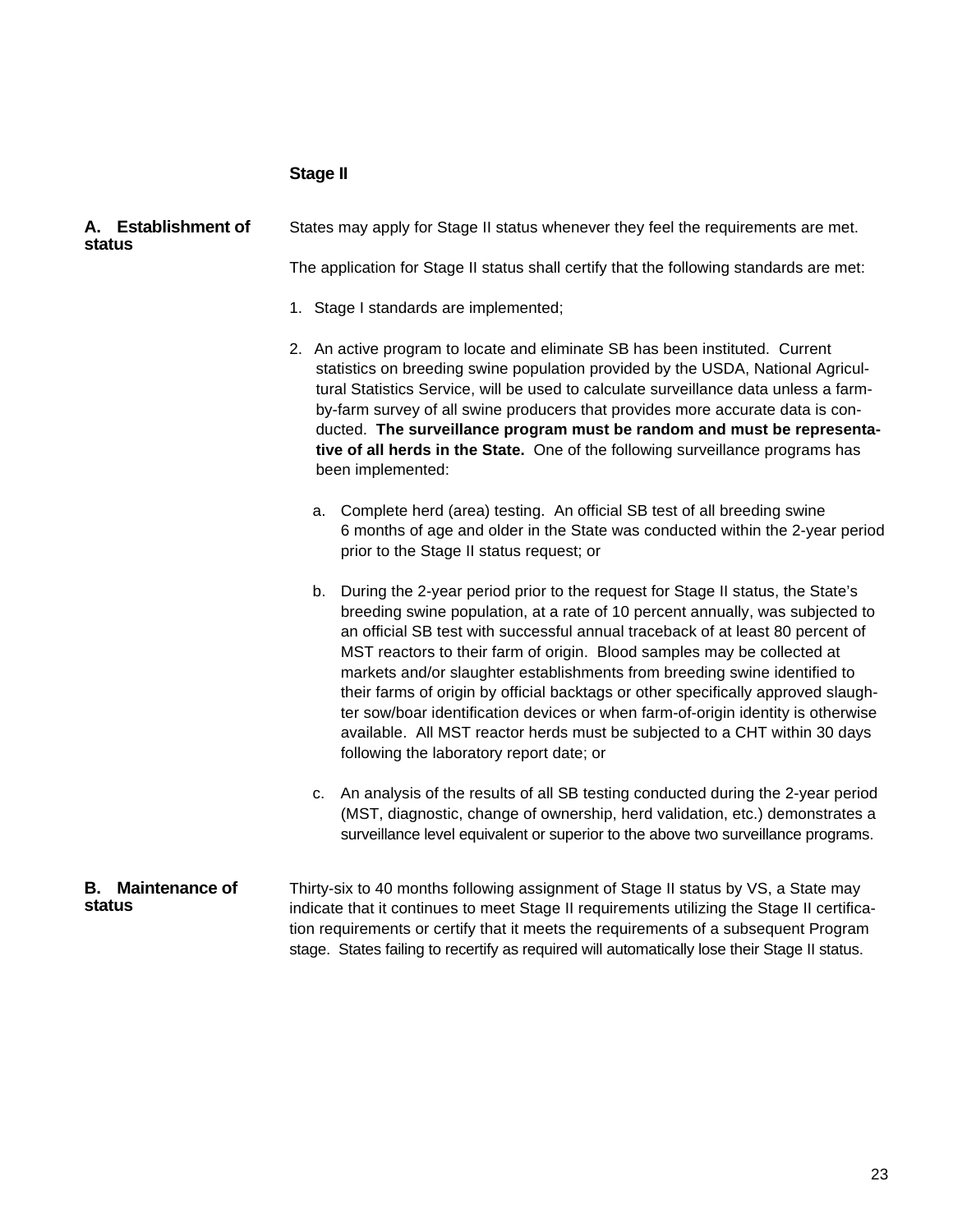# **Stage III (Free)**

| A. Establishment of<br>status                      | States may apply for Stage III status whenever they feel the requirements are met.                                                                                                                                                                                                                                                                                                                                                                                                                                                                                                                     |
|----------------------------------------------------|--------------------------------------------------------------------------------------------------------------------------------------------------------------------------------------------------------------------------------------------------------------------------------------------------------------------------------------------------------------------------------------------------------------------------------------------------------------------------------------------------------------------------------------------------------------------------------------------------------|
|                                                    | The application for Stage III (free) status shall certify and document that the following<br>standards are met:                                                                                                                                                                                                                                                                                                                                                                                                                                                                                        |
|                                                    | 1. Stage II standards are implemented, and its requirements are fulfilled.                                                                                                                                                                                                                                                                                                                                                                                                                                                                                                                             |
|                                                    | 2. Herd infection rate                                                                                                                                                                                                                                                                                                                                                                                                                                                                                                                                                                                 |
|                                                    | During the 2-year qualification period, no more than one SB-infected herd was<br>identified; and any SB-infected herd found during the 2-year qualification period<br>was depopulated or tested and determined free of SB by a designated brucellosis<br>epidemiologist. If more than one SB-infected herd was disclosed during the<br>2-year qualification period, a new qualification period must be established.                                                                                                                                                                                    |
|                                                    | 3. Epidemiology-See part III.                                                                                                                                                                                                                                                                                                                                                                                                                                                                                                                                                                          |
| <b>Maintenance of</b><br>В.<br>status              | Thirty-six to 40 months following assignment of Stage III status by VS, a State may<br>indicate that it continues to meet Stage III requirements. States failing to recertify as<br>required will automatically lose their Stage III status. During the revalidation period,<br>State and Federal officials are responsible for continuously monitoring Program<br>activity. To maintain Stage III status, a State must survey on a random basis at least<br>5 percent of its breeding swine annually and demonstrate traceback of 80 percent or<br>more of all MST reactors to their herds of origin. |
| C. Termination of<br>status                        | Stage III status may be terminated at any time during the validation period with<br>10 days' notice if:                                                                                                                                                                                                                                                                                                                                                                                                                                                                                                |
|                                                    | 1. The State does not maintain adequate surveillance; or                                                                                                                                                                                                                                                                                                                                                                                                                                                                                                                                               |
|                                                    | 2. The State fails to comply with quarantine requirements and testing schedules; or                                                                                                                                                                                                                                                                                                                                                                                                                                                                                                                    |
|                                                    | 3. The State permits improper disposal of reactors; or                                                                                                                                                                                                                                                                                                                                                                                                                                                                                                                                                 |
|                                                    | 4. Infection is disclosed with evidence of spread.                                                                                                                                                                                                                                                                                                                                                                                                                                                                                                                                                     |
| <b>Reinstatement of</b><br>D.<br>terminated status | When Stage III status is lost due to deficiencies in surveillance or in procedures<br>necessary for locating infected herds, in controlling infected and exposed swine, or in<br>eliminating infected swine, as prescribed under the various plans and procedures,<br>Stage III status shall be reinstated when State and Federal officials present sufficient<br>evidence that the procedural deficiencies have been corrected.                                                                                                                                                                       |